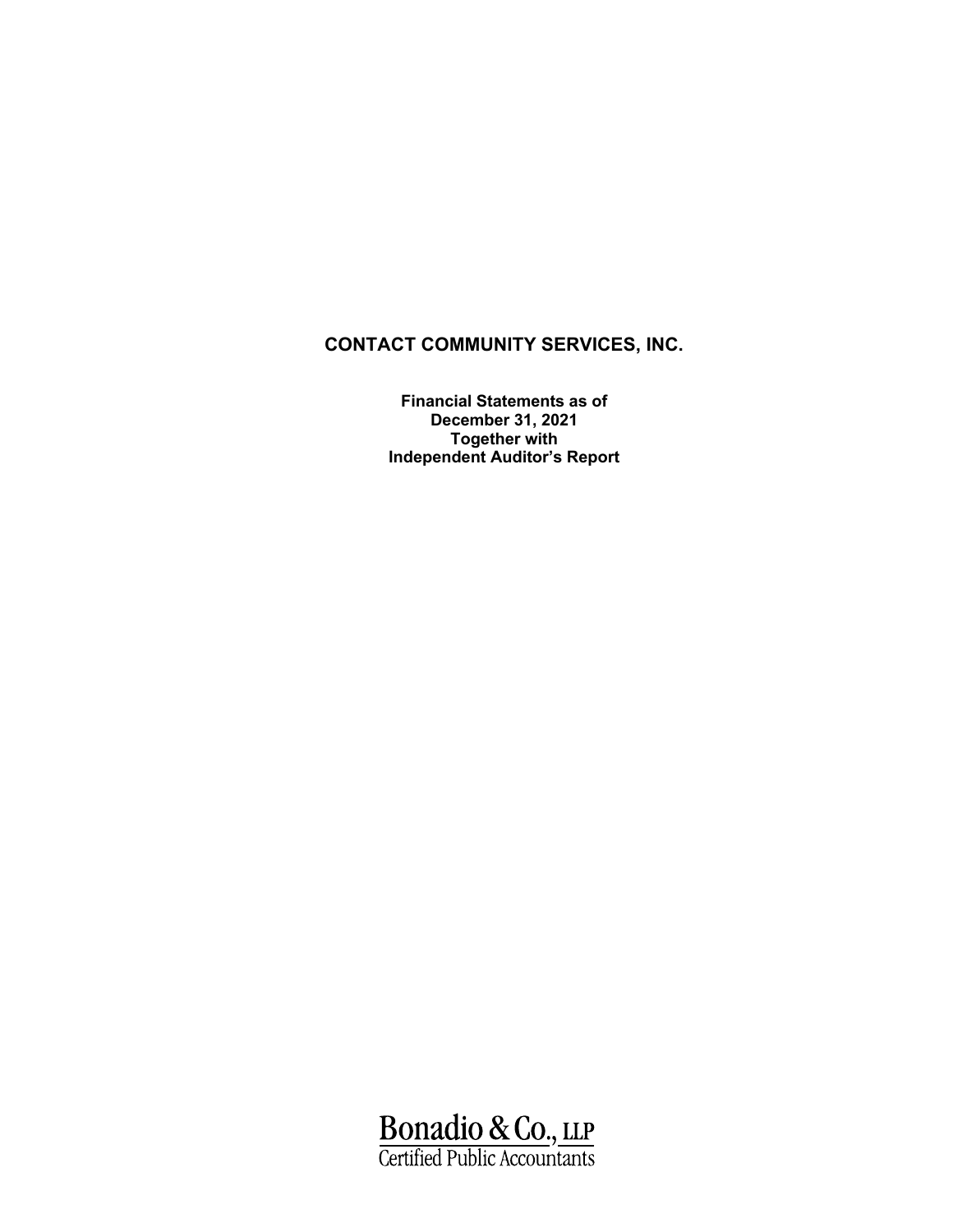## **INDEPENDENT AUDITOR'S REPORT**

May 5, 2022

To the Board of Directors of Contact Community Services, Inc.:

## **Report on the Audit of the Financial Statements**

## *Opinion*

We have audited the accompanying financial statements of Contact Community Services, Inc. (a nonprofit organization) which comprise the statement of financial position as of December 31, 2021, and the related statements of activities, functional expenses, and cash flows for the year then ended, and the related notes to the financial statements.

In our opinion, the financial statements referred to above present fairly, in all material respects, the financial position of Contact Community Services, Inc. as of December 31, 2021, and the changes in its net assets and its cash flows for the year then ended in accordance with accounting principles generally accepted in the United States of America.

## *Basis for Opinion*

We conducted our audit in accordance with auditing standards generally accepted in the United States of America and the standards applicable to financial audits contained in *Government Auditing Standards*, issued by the Comptroller General of the United States. Our responsibilities under those standards are further described in the Auditor's Responsibilities for the Audit of the Financial Statements section of our report. We are required to be independent of Contact Community Services, Inc. and to meet our other ethical responsibilities, in accordance with the relevant ethical requirements relating to our audit. We believe that the audit evidence we have obtained is sufficient and appropriate to provide a basis for our audit opinion.

## *Responsibilities of Management for the Financial Statements*

Management is responsible for the preparation and fair presentation of the financial statements in accordance with accounting principles generally accepted in the United States of America, and for the design, implementation, and maintenance of internal control relevant to the preparation and fair presentation of financial statements that are free from material misstatement, whether due to fraud or error.

In preparing the financial statements, management is required to evaluate whether there are conditions or events, considered in the aggregate, that raise substantial doubt about Contact Community Services, Inc.'s ability to continue as a going concern within one year after the date of the financial statements are available to be issued.

432 North Franklin Street, #60 Syracuse, New York 13204 p (315) 476-4004 f (315) 254-2384

www.bonadio.com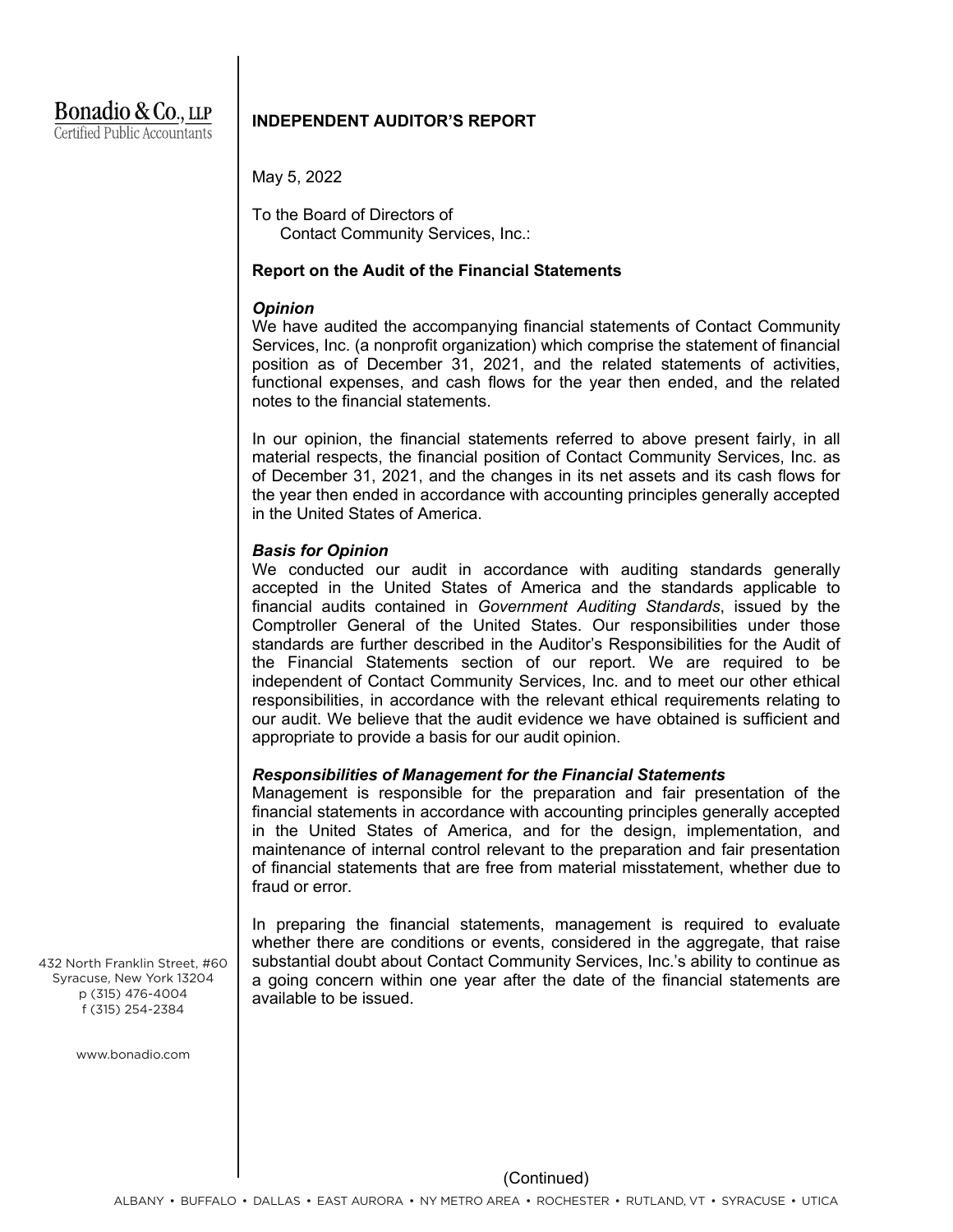## **INDEPENDENT AUDITOR'S REPORT**

(Continued)

## *Auditor's Responsibility for the Audit of the Financial Statements*

Our objectives are to obtain reasonable assurance about whether the financial statements as a whole are free from material misstatement, whether due to fraud or error, and to issue an auditor's report that includes our opinion. Reasonable assurance is a high level of assurance but is not absolute assurance and therefore is not a guarantee that an audit conducted in accordance with generally accepted auditing standards and *Government Auditing Standards* will always detect material misstatements when it exists. The risk of not detecting a material misstatement resulting from fraud is higher than for one resulting from error, as fraud may involve collusion, forgery, intentional omissions, misrepresentations, or the override of internal control. Misstatements, including omissions, are considered material if there is a substantial likelihood that, individually or in the aggregate, they would influence the judgment made by a reasonable user based on the financial statements.

In performing an audit in accordance with generally accepted auditing standards and *Government Auditing Standards*, we:

- Exercise professional judgement and maintain professional skepticism throughout the audit.
- Identify and assess the risks of material misstatement of the financial statements, whether due to fraud, or error, and design and perform audit procedures responsive to those risks. Such procedures include examining, on a test basis, evidence regarding the amounts and disclosures in the financial statements.
- Obtain an understanding of internal controls relevant to the audit in order to design audit procedures that are appropriate in the circumstances, but not for the purpose of expressing an opinion on the effectiveness of Contact Community Services, Inc.'s internal control. Accordingly, no such opinion is expressed.
- Evaluate the appropriateness of accounting policies used and the reasonableness of significant accounting estimates made by management, as well as evaluate the overall presentation of the financial statements.
- Conclude whether, in our judgement there are conditions or events, considered in the aggregate, that raise substantial doubt about Contact Community Services, Inc.'s ability to continue as a going concern for a reasonable period of time.

We are required to communicate with those charged with governance, regarding, among other matters, the planned score and timing of the audit, significant audit findings and certain internal control related matters that we identified during the audit.

## *Report on Summarized Comparative Information*

We have previously audited Contact Community Services, Inc.'s 2020 financial statements, and we expressed an unmodified audit opinion on those audited financial statements in our report dated May 26, 2021. In our opinion, the summarized comparative information presented herein as of and for the year ended December 31, 2020, is consistent, in all material respects, with the audited financial statements from which it has been derived.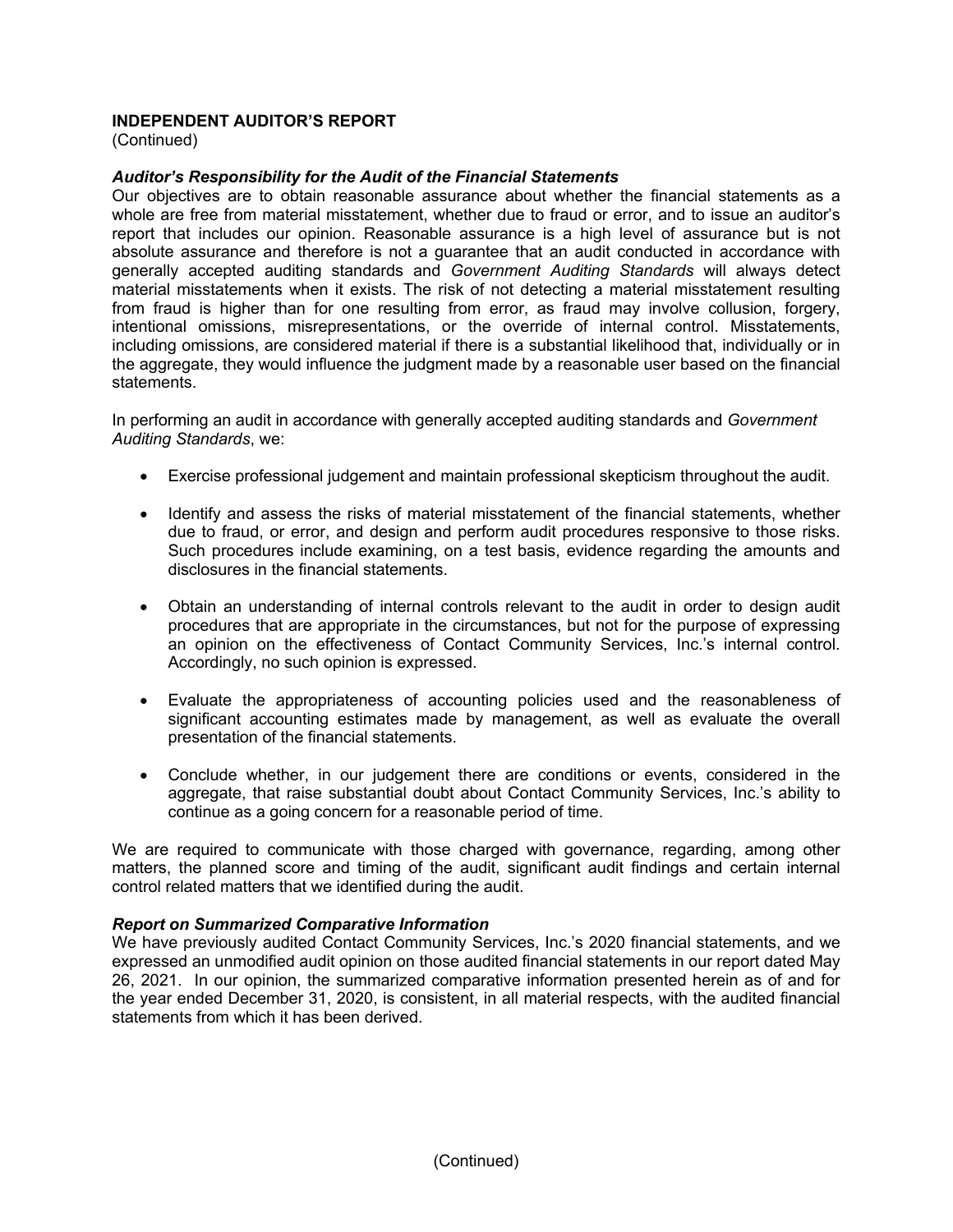## **INDEPENDENT AUDITOR'S REPORT**

(Continued)

#### *Supplementary Information*

Our audit was conducted for the purpose of forming an opinion on the financial statements as a whole. The accompanying schedule of expenditures of federal awards, as required by Title 2 U.S. *Code of Federal Regulations (CFR) Part 200, Uniform Administrative Requirements, Cost Principles, and Audit Requirements for Federal Awards*, is presented for purposes of additional analysis, and is not a required part of the financial statements. Such information is the responsibility of management and was derived from and relates directly to the underlying accounting and other records used to prepare the financial statements. The information has been subjected to the auditing procedures applied in the audit of the financial statements and certain additional procedures, including comparing and reconciling such information directly to the underlying accounting and other records used to prepare the financial statements or to the financial statements themselves, and other additional procedures in accordance with auditing standards generally accepted in the United States of America. In our opinion, the schedule of expenditures of federal awards is fairly stated, in all material respects, in relation to the financial statements as a whole.

#### *Other Reporting Required by Government Auditing Standards*

In accordance with *Government Auditing Standards*, we have also issued our report dated May 5, 2022 on our consideration of Contact Community Services, Inc.'s internal control over financial reporting and on our tests of its compliance with certain provisions of laws, regulations, contracts, and grant agreements and other matters. The purpose of that report is solely to describe the scope of our testing of internal control over financial reporting and compliance and the results of that testing, and not to provide an opinion on the effectiveness of Contact Community Services, Inc.'s internal control over financial reporting or on compliance. That report is an integral part of an audit performed in accordance with *Government Auditing Standards* in considering Contact Community Services, Inc.'s internal control over financial reporting and compliance.

Bonadio & Co., LLP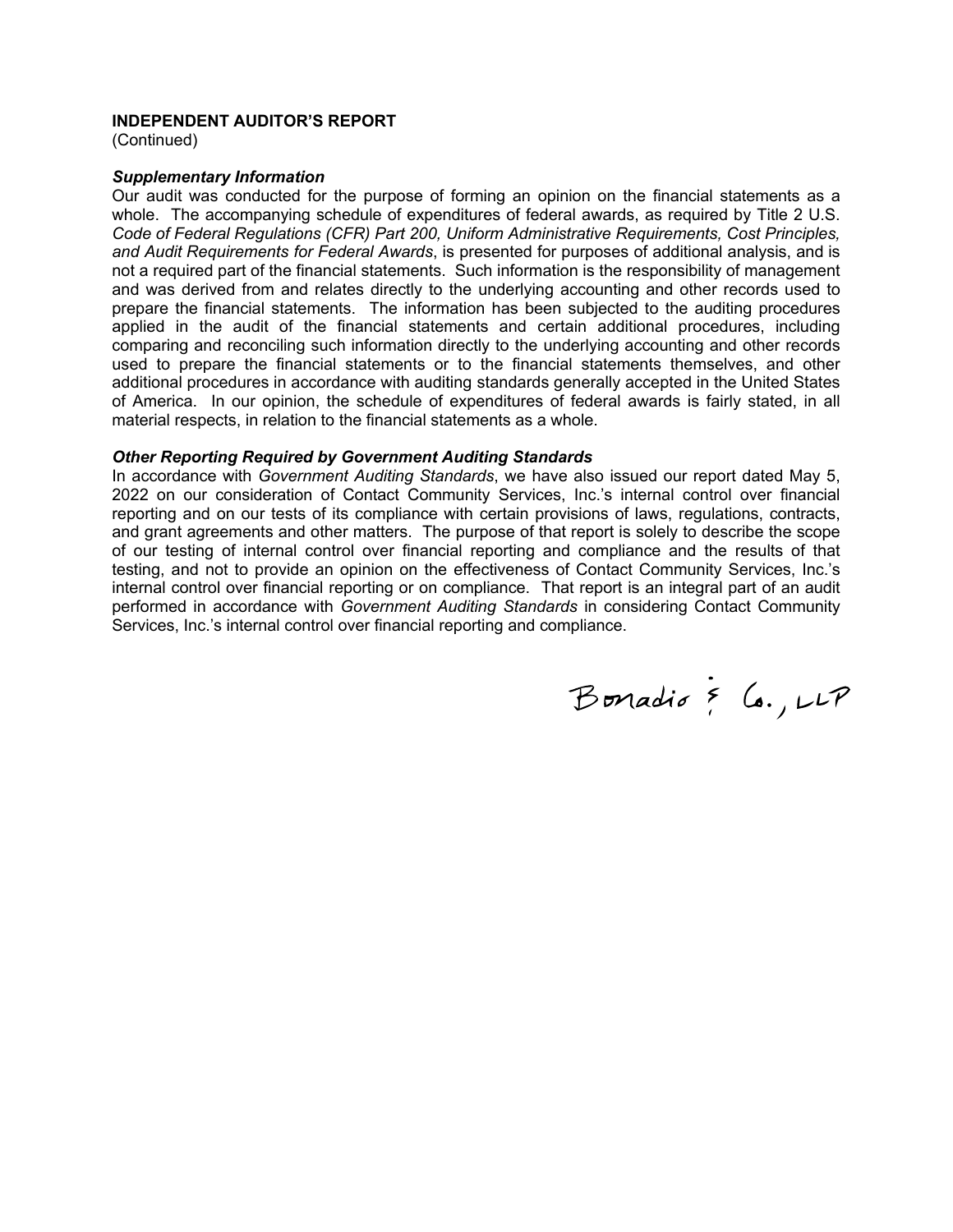## **STATEMENT OF FINANCIAL POSITION DECEMBER 31, 2021**

(With Comparative Totals for 2020)

|                                                                                                                                                                   | 2021                                                       | 2020                                                         |
|-------------------------------------------------------------------------------------------------------------------------------------------------------------------|------------------------------------------------------------|--------------------------------------------------------------|
| <b>ASSETS</b>                                                                                                                                                     |                                                            |                                                              |
| <b>CURRENT ASSETS:</b><br>Cash<br>Program service fee receivables<br>Grants receivable<br>Prepaid expenses<br><b>Total current assets</b>                         | \$<br>672,664<br>441,669<br>382,215<br>66,438<br>1,562,986 | \$<br>1,493,111<br>333,052<br>227,029<br>31,632<br>2,084,824 |
| <b>INVESTMENTS</b>                                                                                                                                                | 740,764                                                    | 678,271                                                      |
| PROPERTY AND EQUIPMENT, net                                                                                                                                       | 789,040                                                    | 809,896                                                      |
| <b>Total assets</b>                                                                                                                                               | 3,092,790<br>\$                                            | \$<br>3,572,991                                              |
| <b>LIABILITIES AND NET ASSETS</b>                                                                                                                                 |                                                            |                                                              |
| <b>CURRENT LIABILITIES:</b><br>Accounts payable<br>Accrued expenses<br>Refundable advances<br>Long-term debt, current portion<br><b>Total current liabilities</b> | \$<br>126,105<br>243,825<br>102,044<br>36,854<br>508,828   | \$<br>187,934<br>171,621<br>724,616<br>34,948<br>1,119,119   |
| LONG-TERM DEBT, net                                                                                                                                               | 468,449                                                    | 500,645                                                      |
| <b>Total liabilities</b>                                                                                                                                          | 977,277                                                    | 1,619,764                                                    |
| <b>NET ASSETS:</b><br>Without donor restrictions                                                                                                                  | 2,115,513                                                  | 1,953,227                                                    |
| Total net assets                                                                                                                                                  | 2,115,513                                                  | 1,953,227                                                    |
| Total liabilities and net assets                                                                                                                                  | \$<br>3,092,790                                            | \$<br>3,572,991                                              |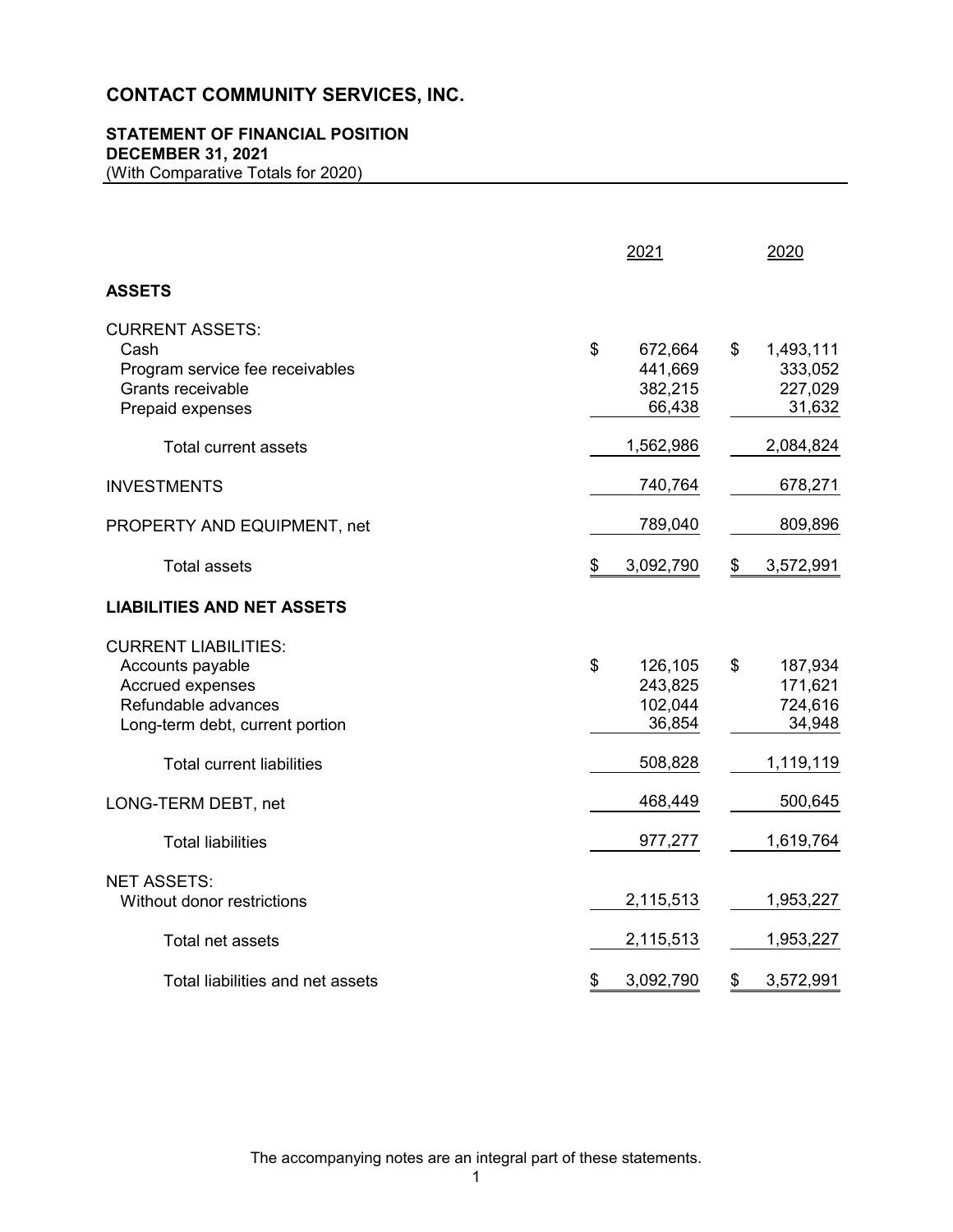## **STATEMENT OF ACTIVITIES FOR THE YEAR ENDED DECEMBER 31, 2021** (With Comparative Totals for 2020)

|                                                                     | 2021                 | 2020              |
|---------------------------------------------------------------------|----------------------|-------------------|
| CHANGES IN NET ASSETS WITHOUT DONOR RESTRICTIONS:                   |                      |                   |
| Support and revenue -<br>Grants                                     | \$<br>3,965,232      | \$<br>3,243,798   |
| Prior year revenue                                                  | 282,714              |                   |
| Allocated by United Way of Central New York<br>Program service fees | 176,000<br>1,202,772 | 93,812<br>998,411 |
| <b>Direct contributions</b>                                         | 40,844               | 23,953            |
| Investment income, net of fees                                      | 64,329               | 53,293            |
| Paycheck protection program grant income                            |                      | 543,985           |
| Other income                                                        | 3,500                | 1,610             |
| Net assets released from restrictions                               |                      | 65,312            |
| Total support and revenue                                           | 5,735,391            | 5,024,174         |
| <b>EXPENSES:</b>                                                    |                      |                   |
| Program services -                                                  |                      |                   |
| <b>Crisis intervention services</b>                                 | 2,076,325            | 1,423,282         |
| School services                                                     | 2,804,820            | 2,393,279         |
| Community based services                                            |                      | 31,590            |
| Total program services                                              | 4,881,145            | 3,848,151         |
| Supporting services -                                               |                      |                   |
| Management and general                                              | 681,901              | 544,730           |
| Fundraising                                                         | 10,059               | 12,249            |
| Total supporting services                                           | 691,960              | 556,979           |
| Total expenses                                                      | 5,573,105            | 4,405,130         |
| Changes in net assets without donor restrictions                    | 162,286              | 619,044           |
| CHANGES IN NET ASSETS WITH DONOR RESTRICTIONS:                      |                      |                   |
| Net assets released from restrictions                               |                      | (65, 312)         |
| Changes in net assets with donor restrictions                       |                      | (65, 312)         |
| <b>CHANGES IN NET ASSETS</b>                                        | 162,286              | 553,732           |
| NET ASSETS - beginning of year                                      | 1,953,227            | 1,399,495         |
| NET ASSETS - end of year                                            | \$<br>2,115,513      | \$<br>1,953,227   |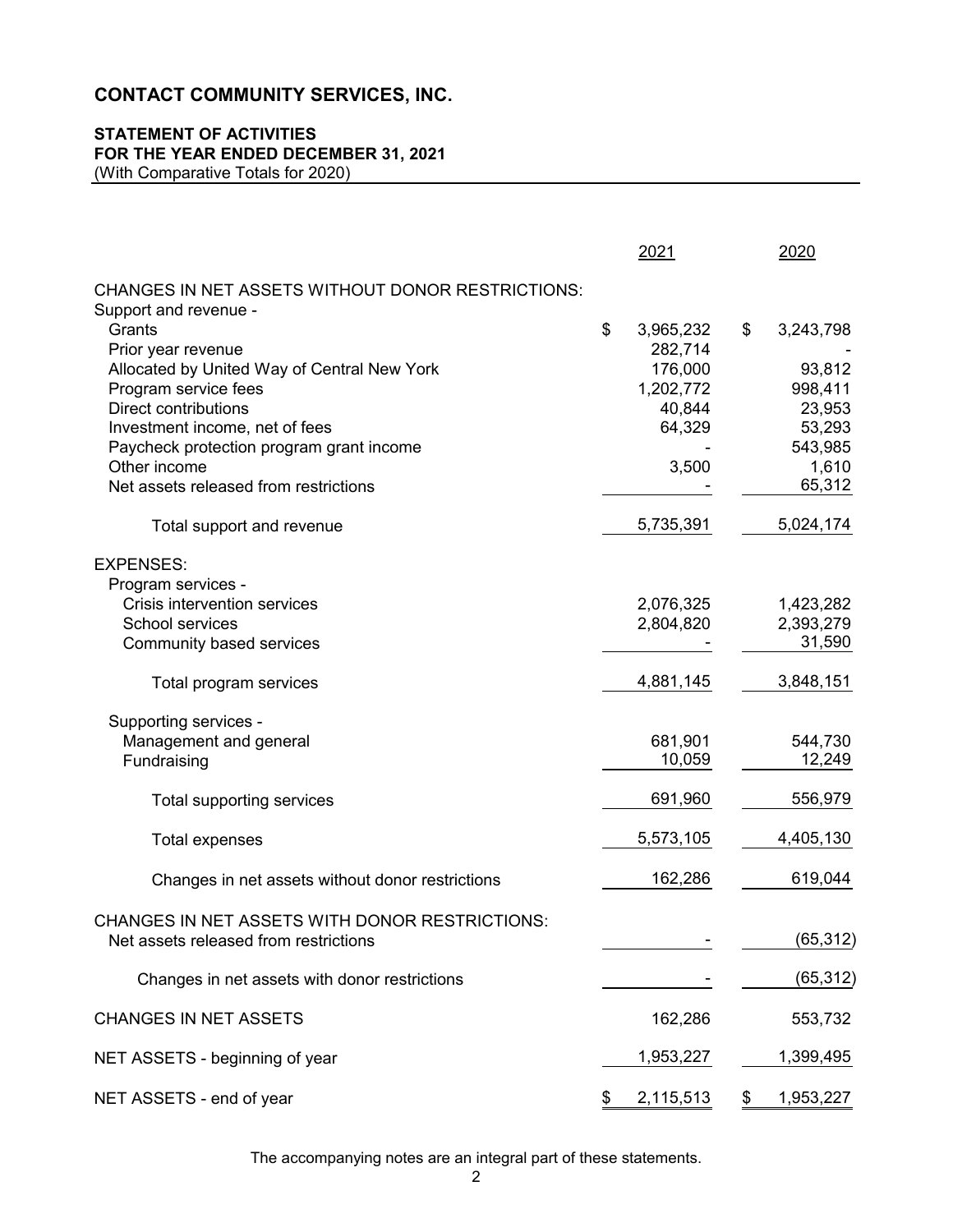# **STATEMENT OF FUNCTIONAL EXPENSES**

**FOR THE YEAR ENDED DECEMBER 31, 2021**

(With Comparative Totals for 2020)

|                                         |                                    | <b>Program Services</b><br><b>Supporting Services</b> |                                                 |                              |              |                                                    |                           |                                  |  |  |  |
|-----------------------------------------|------------------------------------|-------------------------------------------------------|-------------------------------------------------|------------------------------|--------------|----------------------------------------------------|---------------------------|----------------------------------|--|--|--|
|                                         | Crisis<br>Intervention<br>Services | School<br>Services                                    | Total<br>Program<br><b>Services</b><br>Expenses | Management<br>and<br>General | Fundraising  | Total<br>Supporting<br><b>Services</b><br>Expenses | 2021<br>Total<br>Expenses | 2020<br>Total<br><b>Expenses</b> |  |  |  |
| <b>EXPENSES:</b>                        |                                    |                                                       |                                                 |                              |              |                                                    |                           |                                  |  |  |  |
| Salaries and related expenses           | 1,563,469<br>\$                    | 2,507,369<br>\$                                       | 4,070,838<br>\$                                 | \$<br>477,135                | \$<br>5,971  | \$<br>483,106                                      | 4,553,944<br>\$           | 3,732,855<br>\$                  |  |  |  |
| Supplies                                | 26.044                             | 127,854                                               | 153.898                                         | 27,765                       | 709          | 28,474                                             | 182.372                   | 182,034                          |  |  |  |
| Professional fees and contracts         | 274.950                            | 4,011                                                 | 278.961                                         | 62,799                       | 2,789        | 65,588                                             | 344,549                   | 216,827                          |  |  |  |
| Conferences and meetings                | 57,688                             | 73,206                                                | 130,894                                         | 2,629                        | 3            | 2,632                                              | 133,526                   | 8,548                            |  |  |  |
| Telephone and data expense              | 56,388                             | 31,694                                                | 88,082                                          | 10,480                       | 87           | 10,567                                             | 98,649                    | 54,203                           |  |  |  |
| Occupancy                               | 21,594                             | 11,781                                                | 33,375                                          | 7,383                        |              | 7,383                                              | 40.758                    | 46,232                           |  |  |  |
| Repairs and maintenance - equipment     | 18,937                             | 16,366                                                | 35,303                                          | 51,678                       | 134          | 51,812                                             | 87,115                    | 54,121                           |  |  |  |
| Staff travel and student transportation |                                    | 770                                                   | 770                                             | 31                           |              | 31                                                 | 801                       | 2,476                            |  |  |  |
| Insurance                               | 12,374                             | 6,709                                                 | 19,083                                          | 7,500                        |              | 7,500                                              | 26,583                    | 25,448                           |  |  |  |
| Program publicity and promotion         | 113                                | 1,496                                                 | 1,609                                           | 13,679                       |              | 13,679                                             | 15,288                    | 629                              |  |  |  |
| Dues and subscriptions                  | 5,185                              | 2,546                                                 | 7.731                                           | 6,802                        | 335          | 7,137                                              | 14.868                    | 16,510                           |  |  |  |
| Postage                                 | 344                                | 139                                                   | 483                                             | 220                          | 31           | 251                                                | 734                       | 1,403                            |  |  |  |
| Total expenses before                   |                                    |                                                       |                                                 |                              |              |                                                    |                           |                                  |  |  |  |
| depreciation and interest               | 2,037,086                          | 2,783,941                                             | 4,821,027                                       | 668,101                      | 10,059       | 678,160                                            | 5,499,187                 | 4,341,286                        |  |  |  |
| Depreciation                            | 20.764                             | 10.856                                                | 31.620                                          | 7.246                        |              | 7.246                                              | 38.866                    | 38,266                           |  |  |  |
| Interest                                | 18,475                             | 10,023                                                | 28,498                                          | 6,554                        |              | 6,554                                              | 35,052                    | 25,578                           |  |  |  |
| Total                                   | 2,076,325                          | \$<br>2,804,820                                       | 4,881,145<br>\$                                 | 681,901<br>\$                | \$<br>10,059 | \$<br>691,960                                      | 5,573,105<br>\$           | 4,405,130<br>\$                  |  |  |  |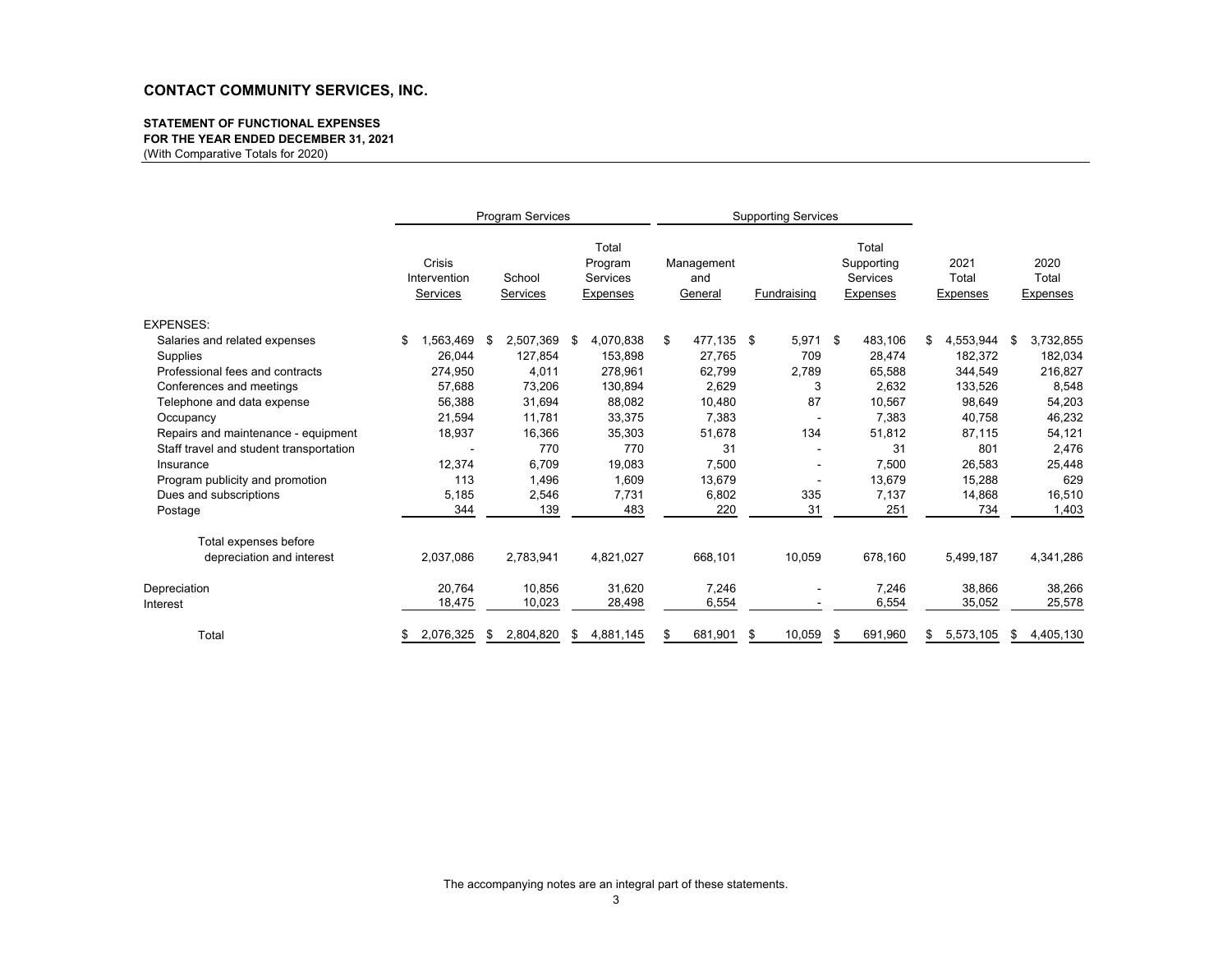## **STATEMENT OF CASH FLOWS FOR THE YEAR ENDED DECEMBER 31, 2021**

(With Comparative Totals for 2020)

|                                                                                                                                                                                       | 2021                                                                       | 2020                                                                           |
|---------------------------------------------------------------------------------------------------------------------------------------------------------------------------------------|----------------------------------------------------------------------------|--------------------------------------------------------------------------------|
| <b>CASH FLOW FROM OPERATING ACTIVITIES:</b><br>Change in net assets<br>Adjustments to reconcile change in net assets to net cash                                                      | \$<br>162,286                                                              | \$<br>553,732                                                                  |
| flow from operating activities:<br>Depreciation<br>Amortization of debt issuance costs<br>Unrealized loss (gain) on investments<br>Realized (gain) loss on investments<br>Changes in: | 38,866<br>4,656<br>34,200<br>(96, 696)                                     | 38,266<br>4,656<br>(56, 605)<br>11,140                                         |
| Program service fee receivables<br>Grants receivable<br>Prepaid expenses<br>Accounts payable<br>Accrued expenses<br>Refundable advances<br>Deferred revenue                           | (108, 617)<br>(155, 186)<br>(34, 806)<br>(61, 829)<br>72,204<br>(622, 572) | (147, 163)<br>190,457<br>(16, 282)<br>129,045<br>26,658<br>691,266<br>(11,603) |
| Net cash flow from operating activities                                                                                                                                               | (767, 494)                                                                 | 1,413,567                                                                      |
| <b>CASH FLOW FROM INVESTING ACTIVITIES:</b><br>Purchase of investments<br>Proceeds from sale of investments<br>Purchase of property and equipment                                     | (709, 699)<br>709,702<br>(18,010)                                          | (535, 759)<br>532,155<br>(1,900)                                               |
| Net cash flow from investing activities                                                                                                                                               | (18,007)                                                                   | (5, 504)                                                                       |
| <b>CASH FLOW FROM FINANCING ACTIVITIES:</b><br>Payments on long-term debt                                                                                                             | (34, 946)                                                                  | (33, 141)                                                                      |
| Net cash flow from financing activities                                                                                                                                               | (34, 946)                                                                  | (33, 141)                                                                      |
| <b>CHANGE IN CASH</b>                                                                                                                                                                 | (820, 447)                                                                 | 1,374,922                                                                      |
| CASH - beginning of year                                                                                                                                                              | 1,493,111                                                                  | 118,189                                                                        |
| CASH - end of year                                                                                                                                                                    | \$<br>672,664                                                              | \$<br>1,493,111                                                                |
| SUPPLEMENTAL DISCLOSURE OF CASH FLOW INFORMATION:<br>Cash paid during the year for interest                                                                                           | \$<br>30,396                                                               | \$<br>20,922                                                                   |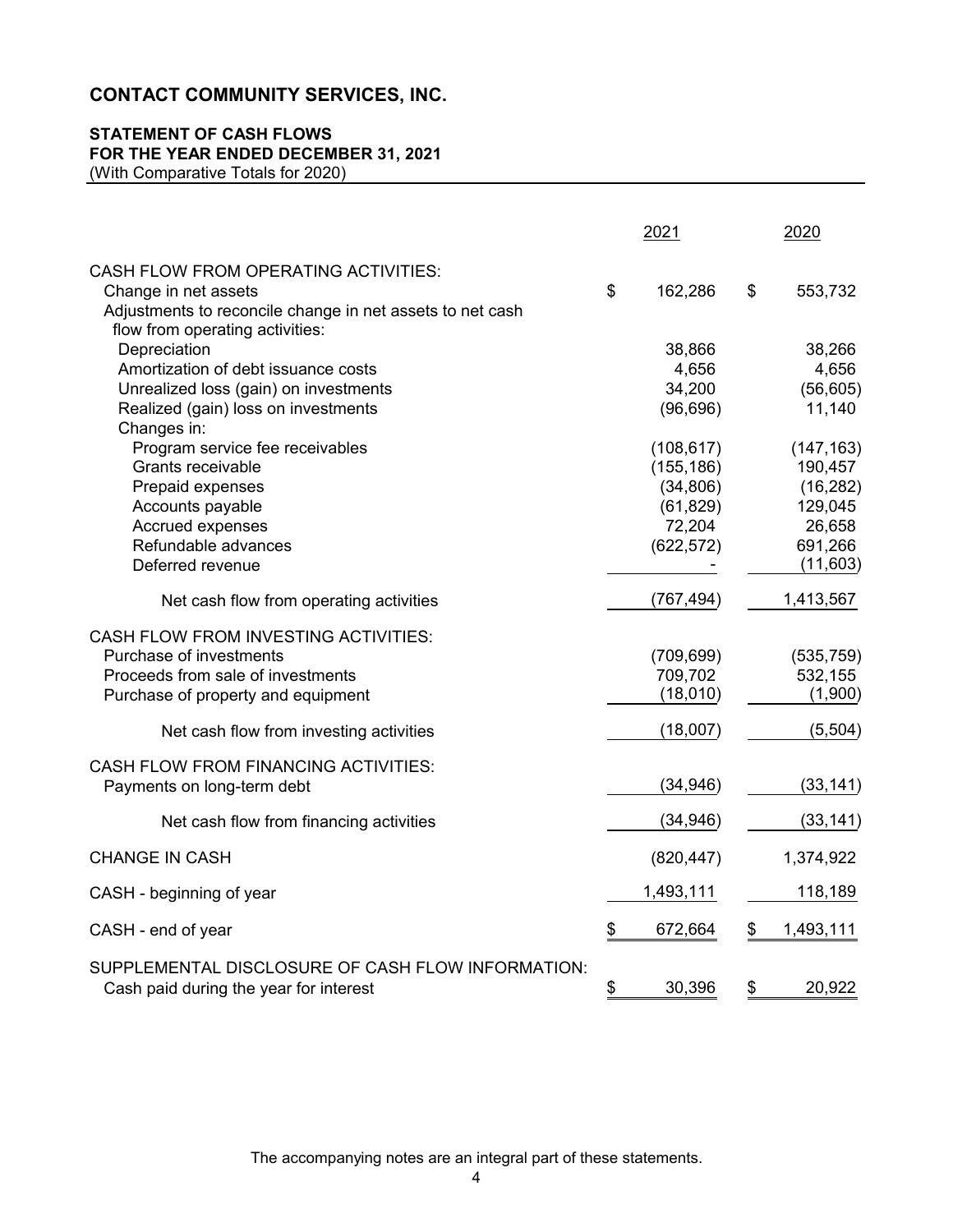#### **NOTES TO FINANCIAL STATEMENTS DECEMBER 31, 2021 (With Comparative Totals for 2020)**

## **1. ORGANIZATION**

Contact Community Services, Inc. (the Organization) helps individuals and organizations create positive personal and social change to improve the quality of lives in Central New York. The Organization is a recognized leader in fostering healthy emotional development in the community. The Organization offers resources and expertise that builds upon the strengths of the diverse individuals and organizations it serves.

## **2. SUMMARY OF SIGNIFICANT ACCOUNTING POLICIES**

## **Basis of Presentation**

The accompanying financial statements have been prepared on the accrual basis in accordance with accounting principles generally accepted in the United States of America (GAAP).

## **Comparative Information**

The financial statements include certain prior year summarized comparative information, but not by functional expense classification. Such information does not include sufficient detail to constitute a presentation in accordance with GAAP. Accordingly, such information should be read in conjunction with the Organization's financial statements for the year ended December 31, 2020, from which the summarized information was obtained.

## **Financial Reporting**

The Organization reports its activities and the related net assets using the following categories:

## **Net Assets Without Donor Restrictions**

Net assets without donor restrictions include resources that are available for the support of the Organization's operating activities.

## **Net Assets With Donor Restrictions**

Net assets with donor restrictions include resources that have been donated to the Organization subject to restrictions as defined by the donor. The satisfaction of these restrictions is reflected as net assets released from restrictions in the statement of activities. There were no net assets with donor restrictions as of December 31, 2021 and December 31, 2020.

## **Cash**

Cash includes demand deposit accounts, which at times, may exceed federally insured limits. The Organization has not experienced any losses in such accounts and believes it is not exposed to any significant credit risk with respect to its cash.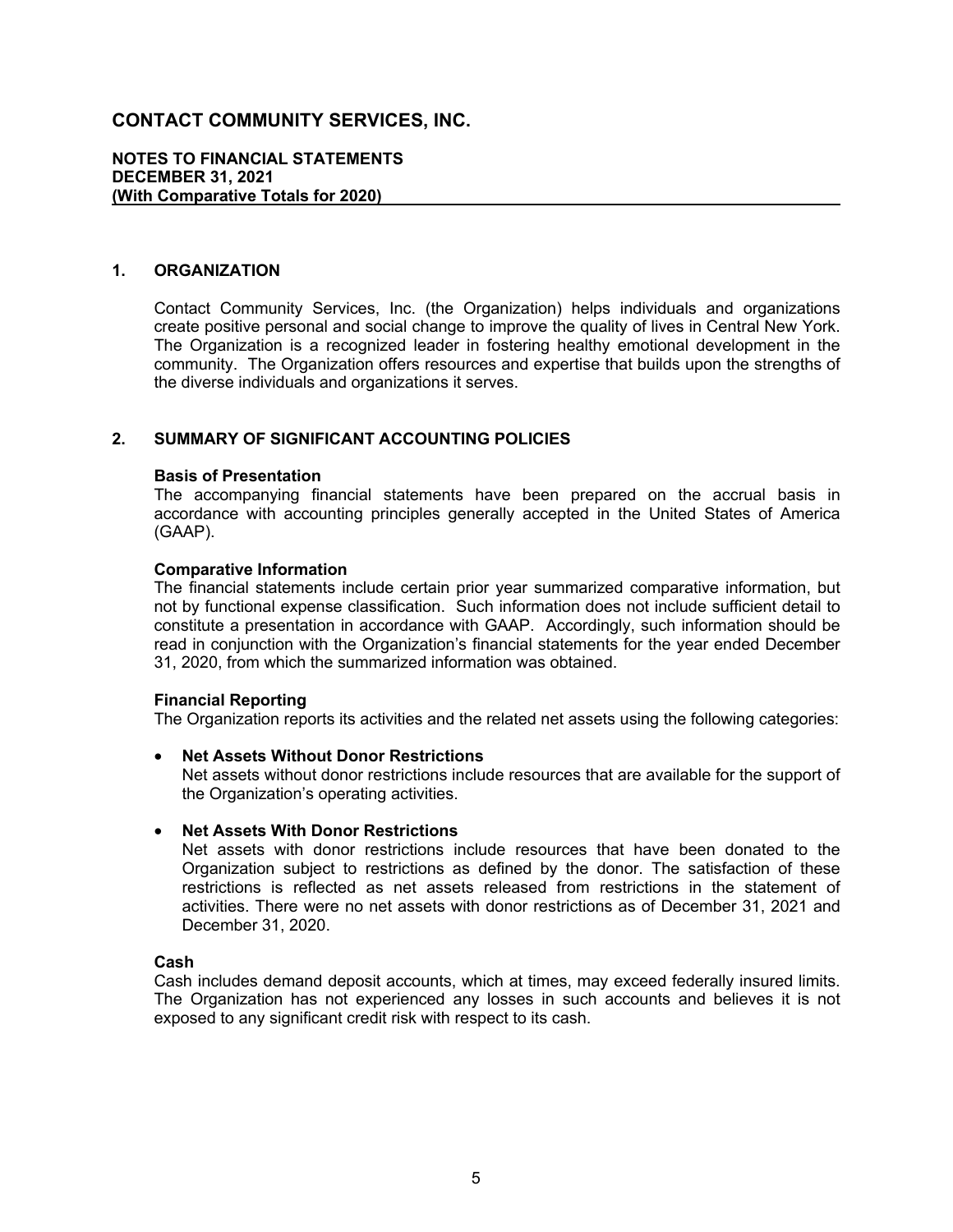## **Program Service Fee Receivables and Revenue**

ASC 606 outlines a five-step framework for recognizing revenue from exchange transactions. The core principle of the guidance in ASC 606 is that an entity should recognize revenue to depict the transfer of promised goods or services to customers in an amount that reflects the consideration to which the organization expects to be entitled in exchange for those goods or services. The Organization's accounting policies related to revenues subject to ASC 606 as set forth below.

#### Program Service Fee Receivables

The Organization reviews individual contracts, at the time of performance, in order to determine estimated uncollectible amounts due from customers and records these implicit price concessions as a direct reduction to revenue. Based on this, the Organization determined there are no implicit price concessions.

#### Program Service Fees Revenue

Program service fees revenue is related to fee for service contracts with customers to provide training, consultation services and educational programs. Program service fees are set by contracts established with customers. Program service fees revenue is recognized at the point in time the program is provided for short-term programs and over time for long-term programs.

#### Deferred Revenue

Deferred revenue, a contract liability, is recorded for program service fees revenue received from exchange transactions in which performance obligations have not been met.

## **Grants Receivable and Revenue**

The Organization receives grants to assist in carrying out its programs from federal, state, and local government grants. Unconditional grants are recognized as revenues in the period received or promised. Conditional grants are not recognized as revenues until the conditions on which they depend are substantially met. The Organization has adopted a policy whereby all government and other contracts be recorded as without donor restrictions if the restriction expires in the same reporting period as received.

Conditional grants were received with the following conditions as of December 31:

|                                                                         | 202       |     |           |
|-------------------------------------------------------------------------|-----------|-----|-----------|
| Meeting requirements as required by OMB<br><b>Compliance Supplement</b> | 1,729,573 | \$. | 1,327,027 |
| Operating 2-1-1 program                                                 | 93,993    |     |           |
|                                                                         | 1,823,566 |     | 1,327,027 |

Grants receivable represent amounts due to the Organization under grant agreements where conditions were substantially met at year end. Receivables are stated at the amount management expects to collect from outstanding balances. The Organization considers all receivables to be fully collectible; accordingly, no allowance for doubtful accounts has been recorded at December 31, 2021 and 2020. If amounts become uncollectable, they will be charged to bad debt expense when the determination is made. Unpaid balances remaining after the stated payment terms are considered past due.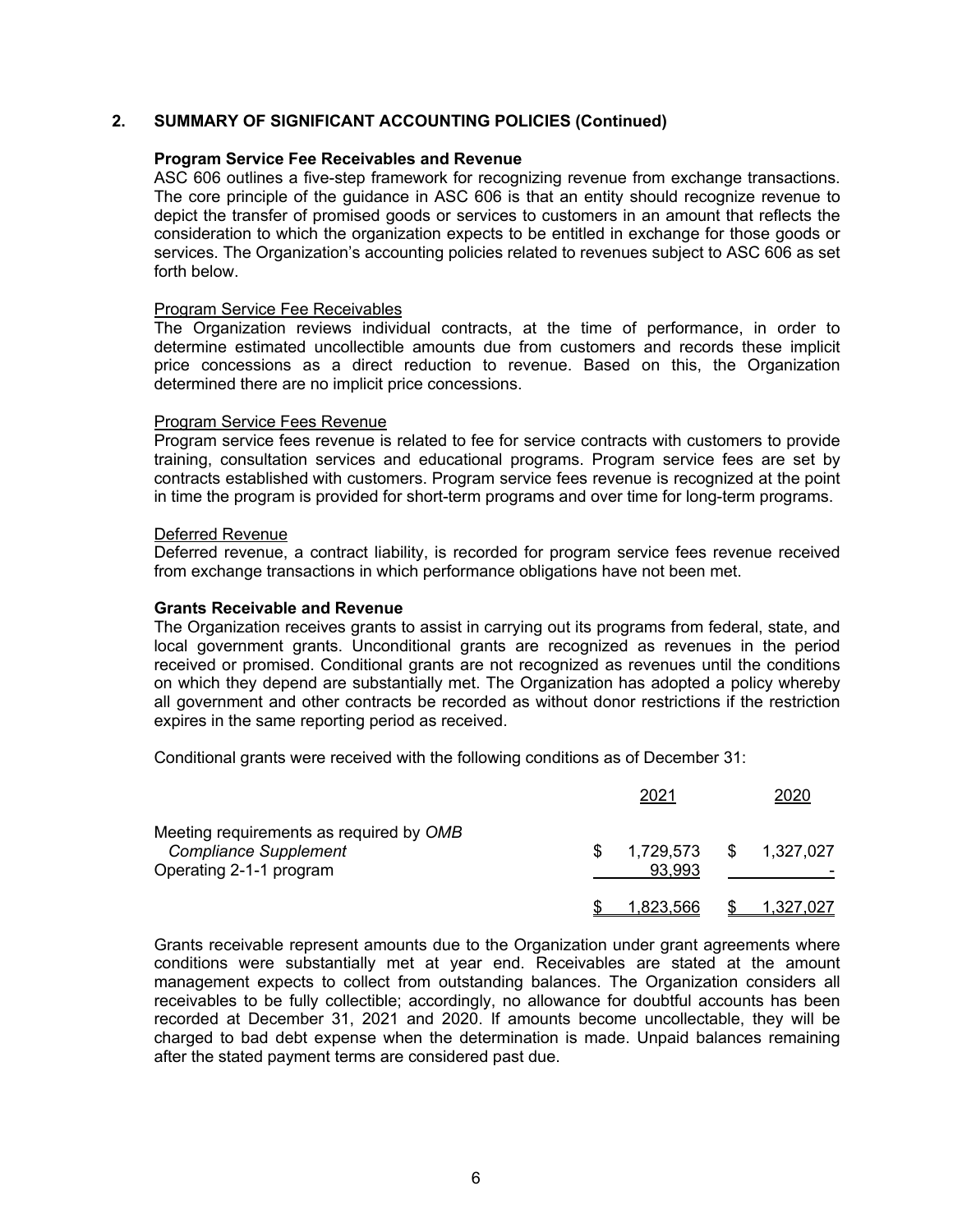## **Prior Year Revenue**

During 2021, the Organization received notification from the New York State Office of Addiction Services and Supports (OASAS) that federal Novel Coronavirus (COVID-19) funds received would not be considered a source of revenue on OASAS contracts. As a result, the Organization recognized grant receivable and prior year revenue in the amount of \$282,714 as of December 31, 2021.

## **Fair Value Measurement**

GAAP defines fair value as the price that would be received to sell an asset or paid to transfer a liability in an orderly transaction between market participants at the measurement date.

The Organization uses various valuation techniques in determining fair value. GAAP establishes a hierarchy for inputs used in measuring fair value that maximizes the use of observable inputs and minimizes the use of unobservable inputs by requiring that the observable inputs be used when available. Observable inputs are inputs that market participants would use in pricing the asset or liability developed based on market data obtained from sources independent of the Organization. Unobservable inputs are inputs that reflect the Organization's assumptions about how market participants would price the asset or liability, developed based on the best information available in the circumstances.

The hierarchy is broken down into three levels based on the reliability of inputs as follows:

- Level 1 Valuations based on quoted prices in active markets for identical assets or liabilities. Valuation adjustments are not applied to Level 1 instruments. Since valuations are based on quoted prices that are readily and regularly available in an active market, valuation of these products does not entail a significant degree of judgment.
- Level 2 Valuations based on quoted prices for similar assets or liabilities in an active market, quoted prices for identical or similar assets or liabilities in markets that are not active, inputs other than quoted prices that are observable, and market corroborated inputs which are derived principally from or corroborated by observable market data.
- Level 3 Valuations based on inputs that are unobservable and significant to the overall fair value measurement.

The availability of observable inputs can vary and is affected by a wide variety of factors. To the extent that valuation is based on models or inputs that are less observable or unobservable in the market, the determination of fair value requires more judgment. Accordingly, the degree of judgment exercised by the Organization in determining fair value is greatest for instruments categorized in Level 3. In certain cases, the inputs used to measure fair value may fall into different levels of the fair value hierarchy. In such cases, for disclosure purposes, the level in the fair value hierarchy within which the fair value measurement in its entirety falls is determined based on the lowest level input that is significant to the fair value measurement in its entirety.

There were no changes in valuation techniques in 2021 or 2020.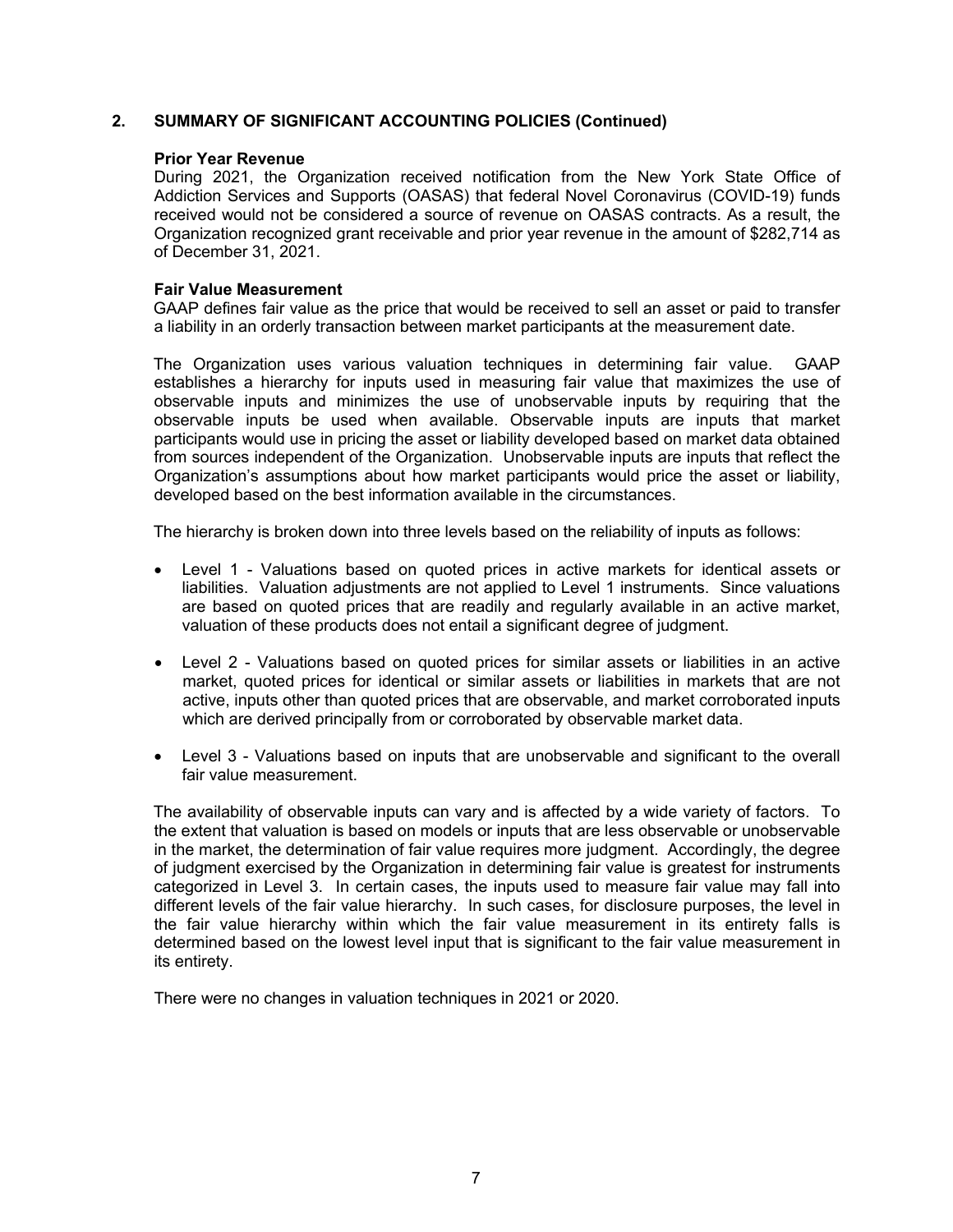#### **Investments**

The fair value of exchange traded funds, common stock and mutual funds are based on quoted prices in an open market. The fair value of bonds are determined by entering standard inputs into a pricing model. Money market funds and certificates of deposit are recorded at cost plus accrued interest. Investment income (including realized and unrealized gain (loss) on investments and interest) is included in changes in net assets.

Investment securities are exposed to various risks, such as interest rate, market economic conditions, world affairs and credit risk. Due to the level of risk associated with certain investment securities, it is at least reasonably possible that changes in their values could occur in the near term and such changes could materially affect the net assets of the Organization

## **Expendable Equipment**

As the grantors have a reversionary interest in the underlying assets and ownership is not with the Organization, furniture and equipment purchased with grant funds are charged to expense when incurred. During 2021 and 2020, there was no furniture and equipment purchased with grant funds.

## **Property and Equipment**

Property and equipment is recorded at cost if purchased or fair value at the date of donation. Depreciation is computed using the straight-line method over the estimated useful lives of the related assets, generally five (5) to thirty (30) years. When property is retired or otherwise disposed of, the related costs and accumulated depreciation are removed from the accounts and any gain or loss is recorded in the statement of activities. The Organization capitalizes items over \$1,000 and have a useful life of greater than one year. Expenses for repairs and maintenance are charged to expense as incurred.

## **Debt Issuance Costs**

Debt issuance costs, which represent the cost of obtaining certain financing, are being amortized using the straight-line method over the term of the mortgage, which approximates the effective interest method. Debt issuance costs are presented net with the long-term debt on the statement of financial position. The costs are recognized as interest expense on the statement of functional expenses.

## **Contributed Services**

Contributions of services are recognized as revenues when they create or enhance nonfinancial assets, or require specialized skills provided by individuals possessing those skills and would typically need to be purchased if not provided by donation. Contributed services and promises to give services that do not meet the above criteria are not recognized. The Organization receives services from volunteers within the community. However, no amounts have been recognized in the accompanying statement of activities for contributed services because the criteria for recognition of such volunteer efforts have not been satisfied.

## **Allocation of Certain Expenses**

The costs of providing the various programs have been summarized on a functional basis in the statement of functional expenses. The costs are charged on a direct basis, where possible. Certain categories of expenses are attributable to one or more program or supporting functions. Those expenses include payroll and benefits, depreciation and occupancy related costs. Payroll and benefits are allocated based on time spent in the various programs in accordance with time and effort reports completed by employees. Depreciation and occupancy related expenses are allocated based on square footage used.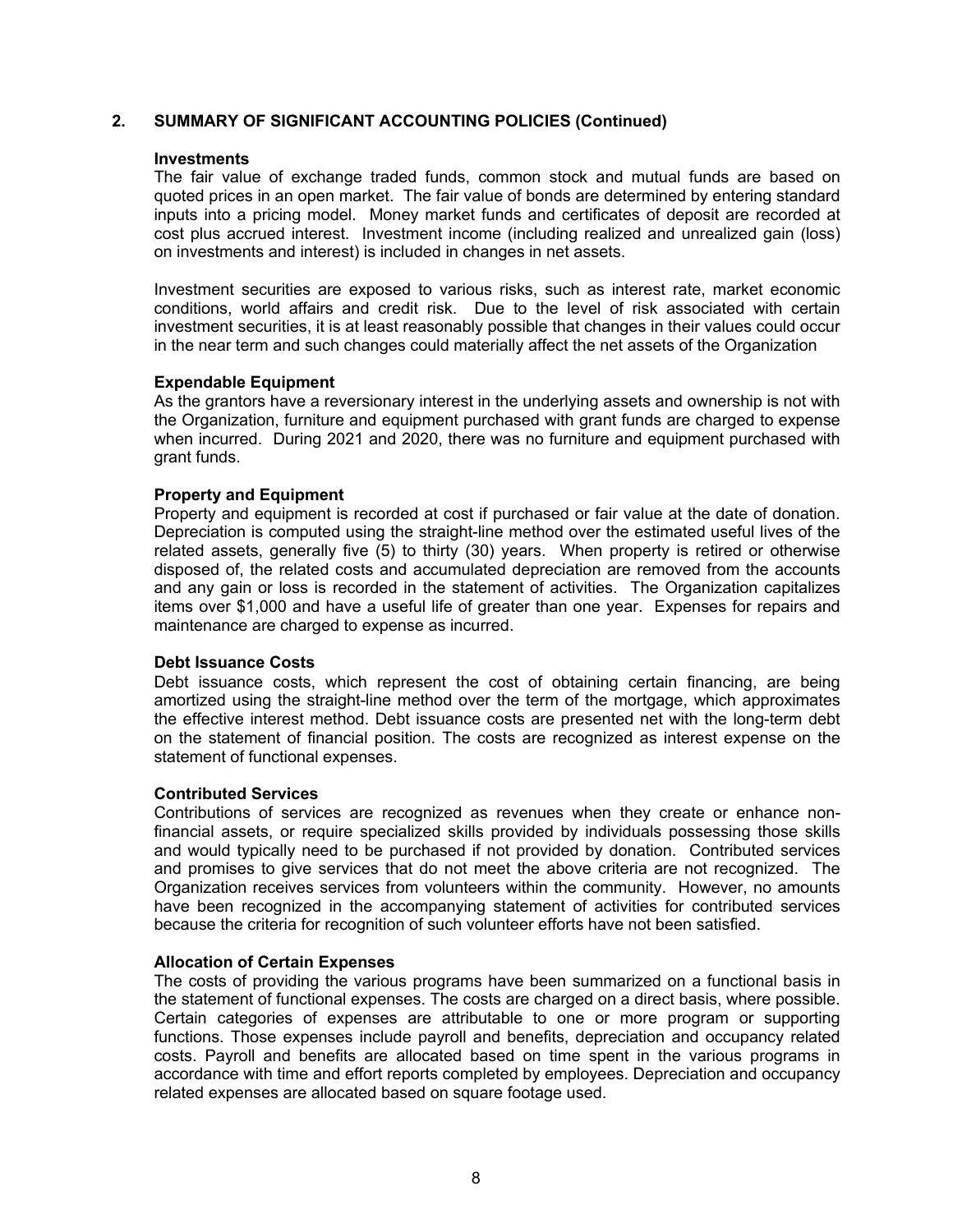#### **Income Tax Status**

The Organization is a not-for-profit tax-exempt corporation under Section  $501(c)(3)$  of the Internal Revenue Code. The Organization has also been classified by the Internal Revenue Service as not a private foundation as defined in Section 509(a) of the Internal Revenue Code.

#### **Use of Estimates**

The preparation of financial statements in accordance with GAAP requires management to make estimates and assumptions that affect the amounts reported in the financial statements and accompanying notes. Actual results could differ from these estimates.

## **Risks and Uncertainties**

The United States is presently in the midst of a national health emergency related to a virus, commonly known as COVID-19. The overall consequences of COVID-19 on a national, regional and local level are unknown, but it has the potential to result in a significant economic impact. The future impact of this situation on the Organization and its results and financial position is not presently determinable.

## **3. LIQUIDITY**

The Organization's financial assets available within one year of the statement of financial position date for general expenditure are as follows:

|                                                                             |     | 2021                                     |    | 2020                                       |
|-----------------------------------------------------------------------------|-----|------------------------------------------|----|--------------------------------------------|
| Cash<br>Program service fee receivables<br>Grants receivable<br>Investments | \$. | 672,664<br>441,669<br>382,215<br>740,764 | -S | 1,493,111<br>333,052<br>227,029<br>678,271 |
| Total amounts available for general expenditures within                     |     |                                          |    |                                            |

one year  $\frac{1}{3}$  2,237,312  $\frac{1}{3}$  2,237,312  $\frac{1}{3}$  2,731,463

The Organization has a policy of structuring its financial assets to be available as its general expenditures, liabilities, and other obligations come due. The Organization's ability to meet its cash needs is dependent on timely collection of its grants and program service fee receivables. In addition, the Organization has a \$500,000 committed line of credit which could be drawn upon in the event of an unanticipated liquidity need.

## **4. INVESTMENTS**

Investments consisted of the following at December 31:

|                         | 2021            | 2020    |
|-------------------------|-----------------|---------|
| Money market funds      | \$<br>72,009 \$ | 30,917  |
| Exchange traded funds   | 328,399         | 295,914 |
| Common stocks           | 192,939         | 243,483 |
| Mutual funds            | 10,586          | 41,902  |
| Bonds                   | 90,522          | 18,925  |
| Certificates of deposit | 46,309          | 47,130  |
|                         | \$<br>740,764   | 678,271 |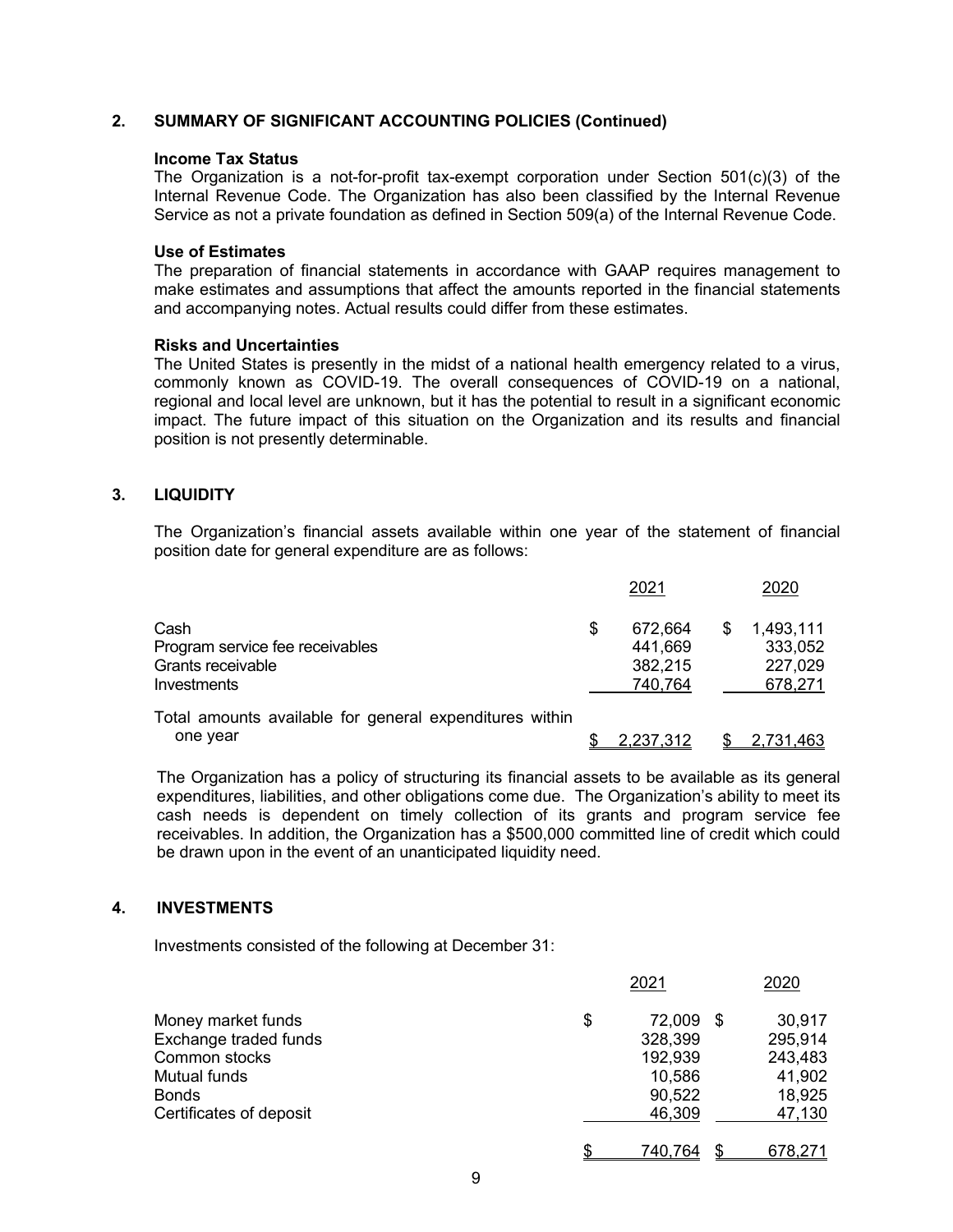## **5. FAIR VALUE MEASUREMENTS**

The following are measured at fair value on a recurring basis at December 31, 2021:

|                       | Level 1 | Level 2 |      | Level 3                  | Total   |
|-----------------------|---------|---------|------|--------------------------|---------|
| Exchange traded funds | 328,399 |         | - \$ | -                        | 328,399 |
| Common stocks         | 192,939 |         |      | $\overline{\phantom{0}}$ | 192,939 |
| <b>Mutual funds</b>   | 10,586  |         |      |                          | 10,586  |
| <b>Bonds</b>          | ٠       | 90,522  |      |                          | 90,522  |
| Total                 | 531.924 | 90,522  |      | $\overline{\phantom{0}}$ | 622,446 |

The following are measured at fair value on a recurring basis at December 31, 2020:

|                                        | Level 1            |      | Level 2                  |      | Level 3                                    |   | Total              |
|----------------------------------------|--------------------|------|--------------------------|------|--------------------------------------------|---|--------------------|
| Exchange traded funds<br>Common stocks | 295,914<br>243,483 | - \$ | $\overline{\phantom{0}}$ | - \$ | $\overline{\phantom{a}}$<br>$\blacksquare$ | S | 295,914<br>243,483 |
| <b>Mutual funds</b>                    | 41,902             |      | $\overline{\phantom{0}}$ |      | $\,$                                       |   | 41,902             |
| <b>Bonds</b>                           |                    |      | 18,925                   |      |                                            |   | 18,925             |
| Total                                  | 581,299            |      | 18,925                   |      | $\overline{\phantom{0}}$                   |   | 600,224            |

## **6. PROPERTY AND EQUIPMENT**

Property and equipment, net consists of the following at December 31:

|                                                                            | 2021                                    | 2020                           |
|----------------------------------------------------------------------------|-----------------------------------------|--------------------------------|
| <b>Building</b><br>Furniture and equipment<br><b>Building improvements</b> | \$<br>1,107,104 \$<br>120,620<br>70,615 | 1,107,104<br>102,610<br>70,615 |
|                                                                            | 1,298,339                               | 1,280,329                      |
| Less: Accumulated depreciation                                             | (509, 299)                              | (470, 433)                     |
| Total                                                                      | 789.040<br>S                            | 809,896                        |

## **7. LINE OF CREDIT**

At December 31, 2021 and 2020, the Organization has an available a line of credit of \$500,000. The line of credit has a zero balance, is payable on demand at prime plus .5% (3.75% at December 31, 2021 and 2020, respectively) and contains a financial covenant that was met for the year ended December 31, 2021.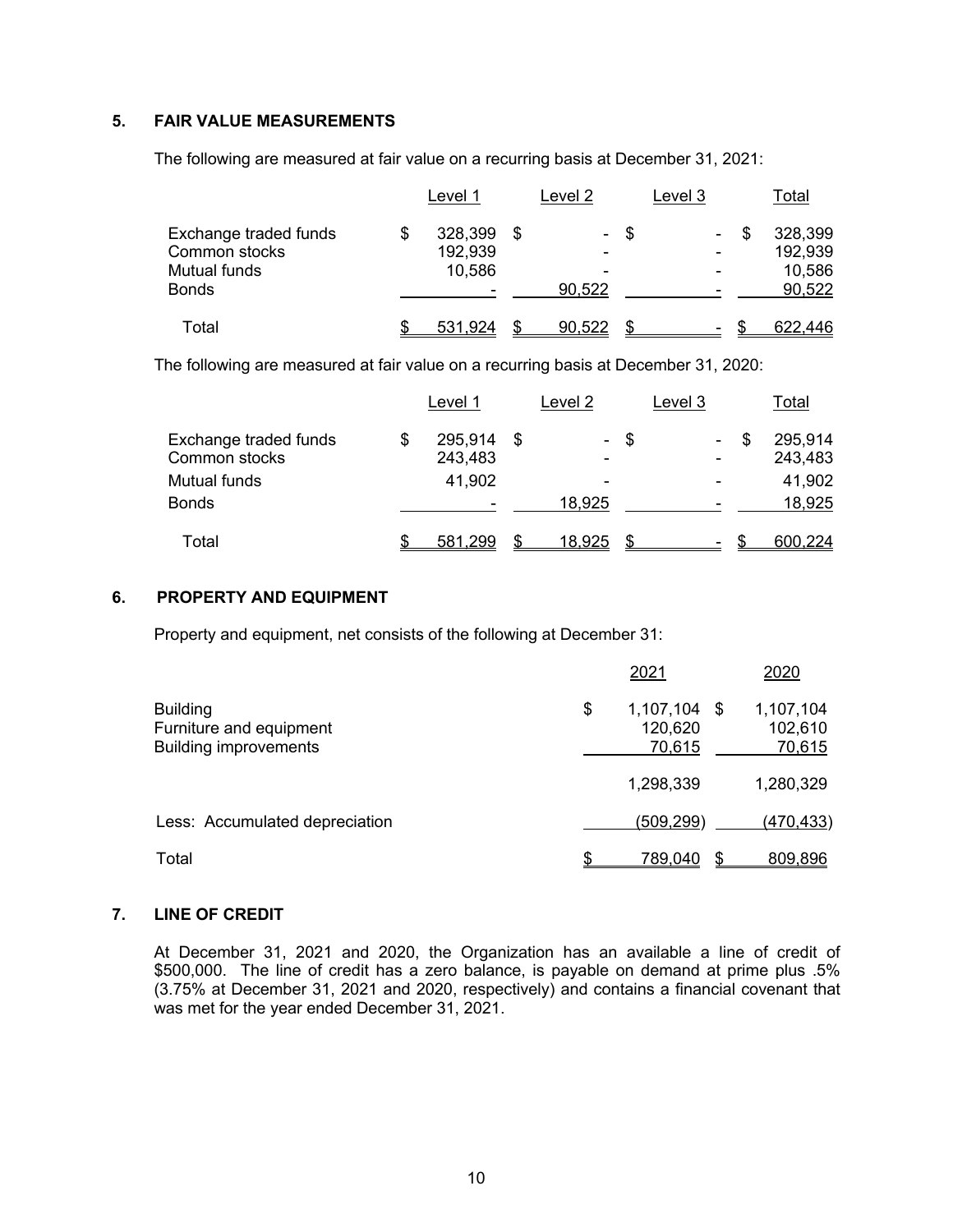## **8. LONG-TERM DEBT**

The Organization is indebted for a mortgage payable in principal and interest payments of \$5,445 through March 2033. Interest is payable at a fixed rate of 4.0% for the first five years and then the rate is variable, calculated as the Federal Home Loan Bank ("FHLB") rate plus 2.25%, never to be less than 4%. The interest rate adjusted on March 27, 2018 to current FHLB rate plus 2.25%. On March 27, 2023 and March 27, 2028, the interest rate will adjust to the then FHLB rate plus 2.25%. The outstanding principal balance of the loan at December 31, 2021 was \$552,259 net of unamortized debt issuance costs of \$46,956. The outstanding principal balance of the loan at December 31, 2020 was \$587,205, net of unamortized debt issuance costs of \$51,612.

As a condition of the long-term debt, the Organization is required to maintain a financial covenant. At December 31, 2021 and 2020, the Organization was in compliance with its required financial covenant.

The loan is secured by a building with a net book value of \$757,841 and \$793,066 at December 31, 2021 and 2020, respectively.

| 2022                                  | \$<br>36,854  |
|---------------------------------------|---------------|
| 2023                                  | 38,878        |
| 2024                                  | 40,998        |
| 2025                                  | 43,233        |
| 2026                                  | 45,590        |
| Thereafter                            | 346,706       |
|                                       |               |
|                                       | 552,259       |
| Less: Unamortized debt issuance costs | (46, 956)     |
|                                       |               |
|                                       | \$<br>505,303 |

Future maturities of long-term debt at December 31:

## **9. PAYCHECK PROTECTION PROGRAM ARRANGEMENT**

In May 2020, the Organization entered into an arrangement with a bank under the Paycheck Protection Program (PPP) and received \$889,600. This arrangement was evidenced by a loan agreement that included provisions whereby the loan balance can be fully or partially forgiven based on the Organization's use of the funds, maintenance of its personnel complement, and compliance with certain reporting elements in accordance with the requirements of the PPP program. The Organization elected to account for the PPP arrangement as a conditional contribution, and revenue of \$543,985 was recorded in 2020 as the conditions meeting the requirements for forgiveness were met. The remaining balance of \$345,615 was recorded as part of refundable advances in the accompanying statement of financial position as of December 31, 2020. During 2021, the Organization received notification from the U.S. Small Business Administration (SBA) that \$543,985 of the original balance was forgiven. The remaining \$345,615 balance of the PPP arrangement was paid back during 2021.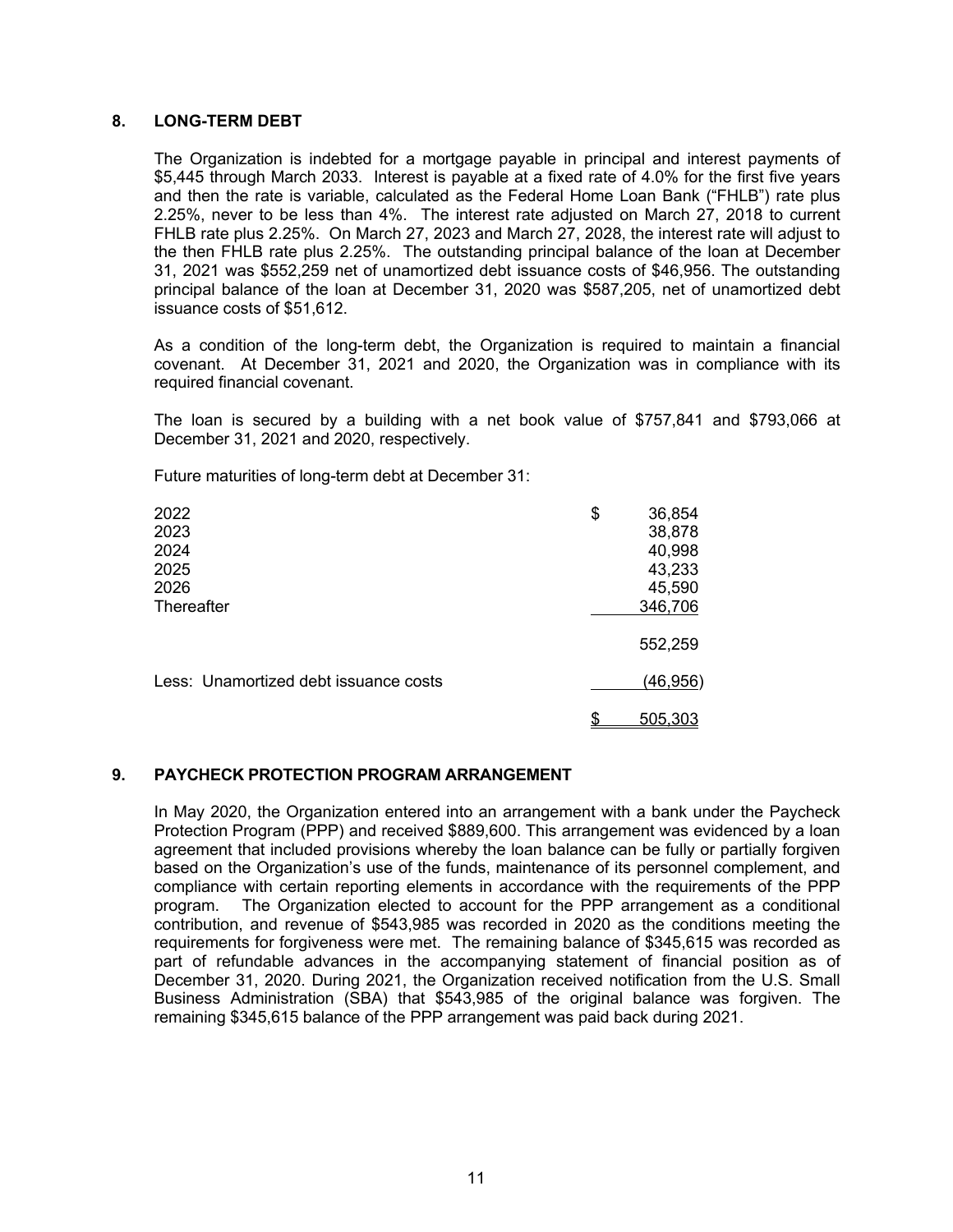## **10. RETIREMENT PLAN**

The Organization sponsors a defined contribution retirement plan covering all employees. The plan includes a salary deferral provision as defined by Internal Revenue Code Section 401(k). The employees electing to participate may defer a percentage of their annual salary not to exceed the statutory limit. For employees who are at least 21 years old and have completed one year of service, the Organization provides a contribution based upon management's discretion. Contributions to the plan, net of plan forfeitures, were \$49,867 and \$53,248 for the years ended December 31, 2021 and 2020, respectively, and are included in salaries and related expense on the statement of functional expenses.

## **11. COMMITMENTS AND CONTINGENCIES**

## **Commitments**

The Organization leases certain office equipment with non-cancellable lease terms through 2025. Total rent expense was \$18,552 in 2021 and 2020.

Future minimum lease payments required under the terms of these non-cancelable leases are as follows for the year ended December 31:

| 2022<br>2023<br>2024<br>2025 | \$<br>18,552<br>16,437<br>15,732<br>3,933 |
|------------------------------|-------------------------------------------|
| Total                        | 54,654                                    |

## **Third-Party Payers**

Third-party payers, especially governmental funders, have substantially increased their scrutiny of payments made to their designated service providers. Specific areas for review by the governmental payers and their investigative personnel include appropriate billing practices, reimbursement maximization strategies, technical regulation compliance, etc. The stated purpose for these reviews is to recover reimbursements that the payers believe may have been inappropriate.

The Organization has reviewed its internal records and policies with respect to such matters. However, due to the nature of these matters, it is difficult to estimate the ultimate liability, if any, which may incur related to such matters.

## **12. SUBSEQUENT EVENTS**

Subsequent events have been evaluated through May 5, 2022, the date the financial statements were available to be issued.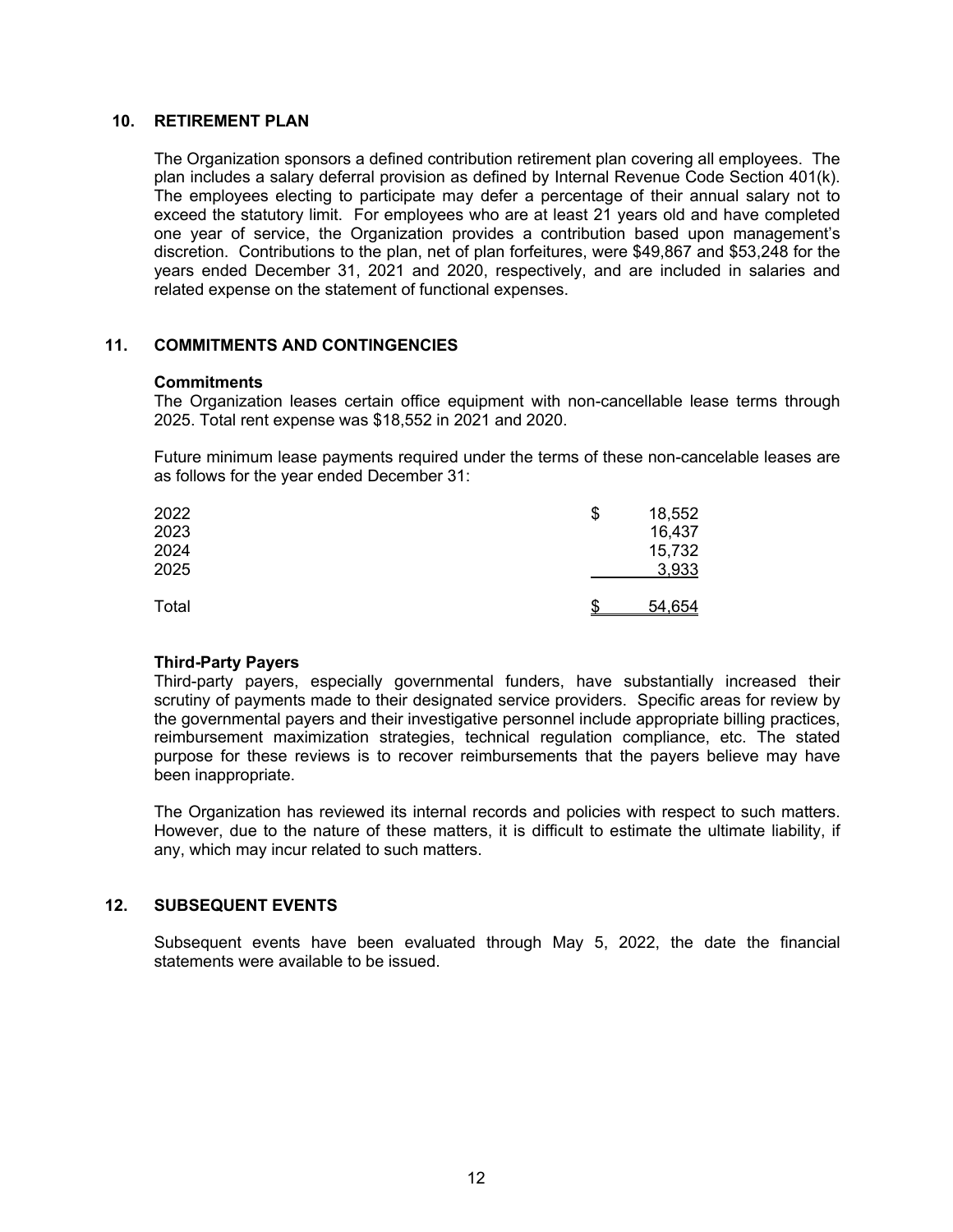Certified Public Accountants

## **INDEPENDENT AUDITOR'S REPORT ON INTERNAL CONTROL OVER FINANCIAL REPORTING AND ON COMPLIANCE AND OTHER MATTERS BASED ON AN AUDIT OF FINANCIAL STATEMENTS PERFORMED IN ACCORDANCE WITH** *GOVERNMENT AUDITING STANDARDS*

May 5, 2022

To the Board of Directors of Contact Community Services, Inc.:

We have audited, in accordance with the auditing standards generally accepted in the United States of America and the standards applicable to financial audits contained in *Government Auditing Standards* issued by the Comptroller General of the United States, the financial statements of Contact Community Services, Inc. (a non-profit organization), which comprise the statement of financial position as of December 31, 2021, and the related statements of activities, functional expenses, and cash flows for the year then ended, and the related notes to the financial statements, and have issued our report thereon dated May 5, 2022.

## **Report on Internal Control Over Financial Reporting**

In planning and performing our audit of the financial statements, we considered Contact Community Services, Inc.'s internal control over financial reporting (internal control) as a basis for designing audit procedures that are appropriate in the circumstances for the purpose of expressing our opinion on the financial statements, but not for the purpose of expressing an opinion on the effectiveness of Contact Community Services, Inc.'s internal control. Accordingly, we do not express an opinion on the effectiveness of Contact Community Services, Inc.'s internal control.

A *deficiency in internal control* exists when the design or operation of a control does not allow management or employees, in the normal course of performing their assigned functions, to prevent, or detect and correct, misstatements on a timely basis. A *material weakness* is a deficiency, or a combination of deficiencies, in internal control, such that there is a reasonable possibility that a material misstatement of the entity's financial statements will not be prevented, or detected and corrected on a timely basis. A *significant deficiency* is a deficiency, or a combination of deficiencies, in internal control that is less severe than a material weakness, yet important enough to merit attention by those charged with governance.

Our consideration of internal control was for the limited purpose described in the first paragraph of this section and was not designed to identify all deficiencies in internal control that might be material weaknesses or significant deficiencies. Given these limitations, during our audit we did not identify any deficiencies in internal control that we consider to be material weaknesses. However, material weaknesses or significant deficiencies may exist that have not been identified.

> (Continued) 13

432 North Franklin Street, #60 Syracuse, New York 13204 p (315) 476-4004 f (315) 254-2384

www.bonadio.com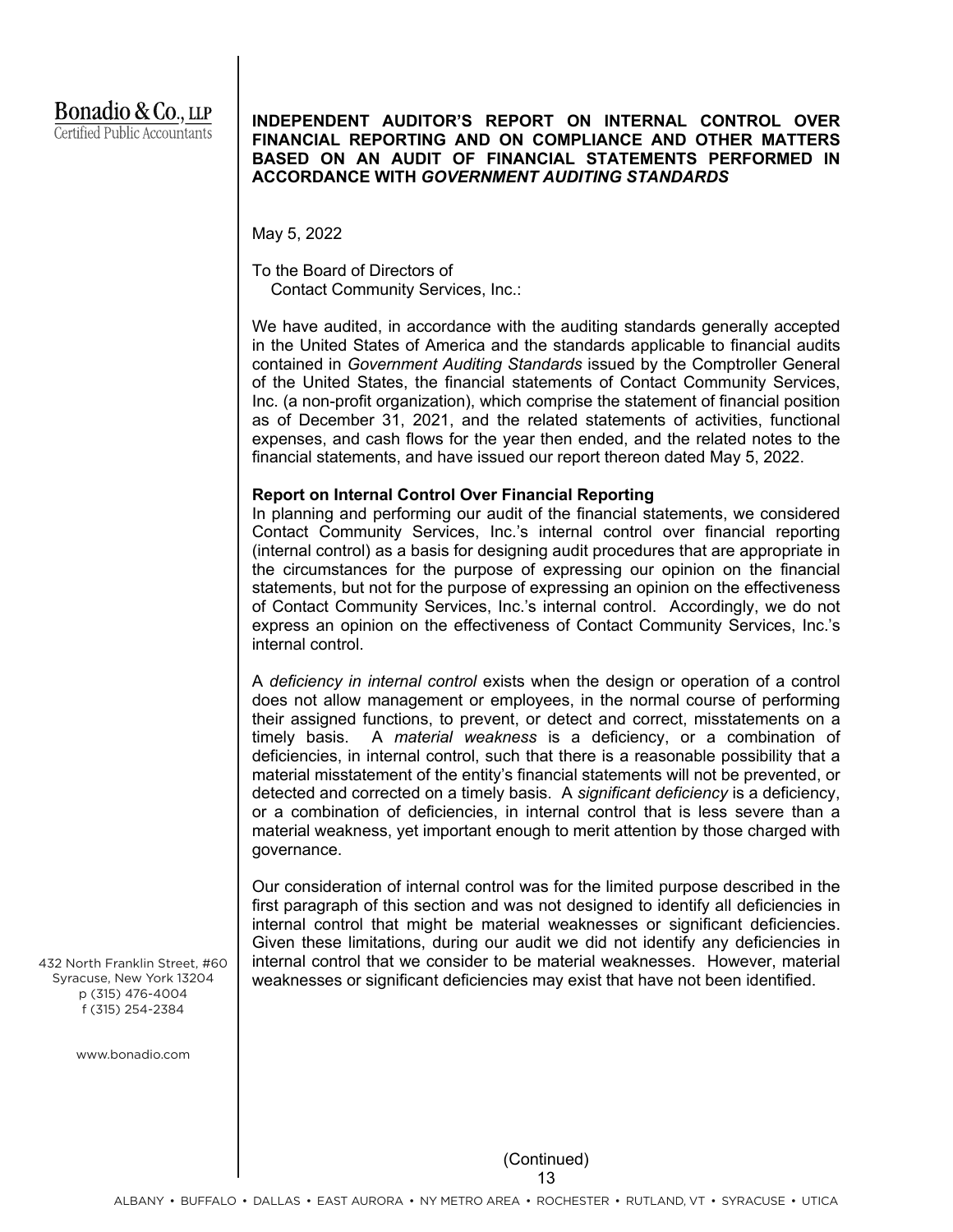## **INDEPENDENT AUDITOR'S REPORT ON INTERNAL CONTROL OVER FINANCIAL REPORTING AND ON COMPLIANCE AND OTHER MATTERS BASED ON AN AUDIT OF FINANCIAL STATEMENTS PERFORMED IN ACCORDANCE WITH** *GOVERNMENT AUDITING STANDARDS*

(Continued)

#### **Report on Compliance and Other Matters**

As part of obtaining reasonable assurance about whether Contact Community Services, Inc.'s financial statements are free from material misstatement, we performed tests of its compliance with certain provisions of laws, regulations, contracts, and grant agreements, noncompliance with which could have a direct and material effect on the financial statements. However, providing an opinion on compliance with those provisions was not an objective of our audit, and accordingly, we do not express such an opinion. The results of our tests disclosed no instances of noncompliance or other matters that are required to be reported under *Government Auditing Standards*.

## **Purpose of this Report**

The purpose of this report is solely to describe the scope of our testing of internal control and compliance and the results of that testing, and not to provide an opinion on the effectiveness of the organization's internal control or on compliance. This report is an integral part of an audit performed in accordance with *Government Auditing Standards* in considering the organization's internal control and compliance. Accordingly, this communication is not suitable for any other purpose.

Bonadio & Co., LLP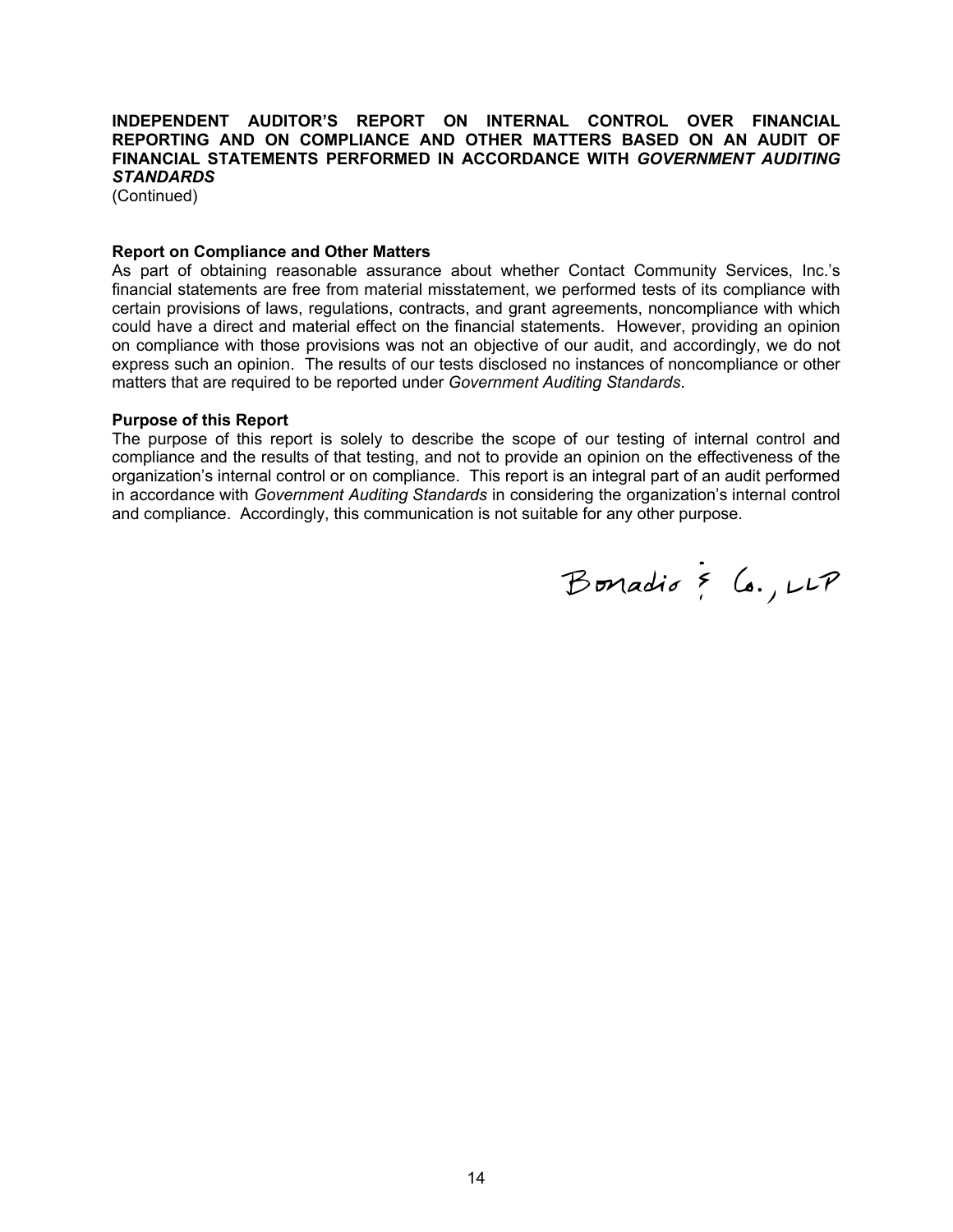# Bonadio & Co., llp

Certified Public Accountants

## **INDEPENDENT AUDITOR'S REPORT ON COMPLIANCE FOR EACH MAJOR FEDERAL PROGRAM AND ON INTERNAL CONTROL OVER COMPLIANCE REQUIRED BY THE UNIFORM GUIDANCE**

May 5, 2022

To the Board of Directors of Contact Community Services, Inc.:

## **Report on Compliance for Each Major Federal Program**

## *Opinion on Each Major Federal Program*

We have audited Contact Community Services, Inc.'s compliance with the types of compliance requirements identified as subject to audit in the *OMB Compliance Supplement* that could have a direct and material effect on each of Contact Community Services, Inc.'s major federal programs for the year ended December 31, 2021. Contact Community Services, Inc.'s major federal program is identified in the summary of auditor's results section of the accompanying schedule of findings and questioned costs.

In our opinion, Contact Community Services, Inc. complied, in all material respects, with the types of compliance requirements referred to above that could have a direct and material effect on its major federal programs for the year ended December 31, 2021.

## *Basis for Opinion on Each Major Federal Program*

We conducted our audit of compliance in accordance with auditing standards generally accepted in the United States of America; the standards applicable to financial audits contained in *Government Auditing Standards*, issued by the Comptroller General of the United States; and the audit requirements of Title 2 U.S. Code of Federal Regulations Part 200, *Uniform Administrative Requirements, Cost Principles, and Audit Requirements for Federal Awards* (Uniform Guidance). Our responsibilities under those standards and the Uniform Guidance are further described in the Auditor's Responsibilities for the Audit of Compliance section of our report.

We are required to be independent of Contact Community Services, Inc. and to meet our other ethical responsibilities, in accordance with relevant ethical requirements relating to our audit. We believe that the audit evidence we have obtained is sufficient and appropriate to provide a basis for our opinion on compliance for each major federal program. Our audit does not provide a legal determination of Contact Community Services, Inc.'s compliance with the compliance requirements referred to above.

## *Responsibilities of Management for Compliance*

Management is responsible for compliance with the requirements referred above and for the design, implementation, and maintenance of effective internal controls over compliance with the requirements of laws, statutes, regulations, rules, and provisions of contracts or grant agreements applicable to Contact Community Services, Inc.'s federal programs.

432 North Franklin Street, #60 Syracuse, New York 13204 p (315) 476-4004 f (315) 254-2384

www.bonadio.com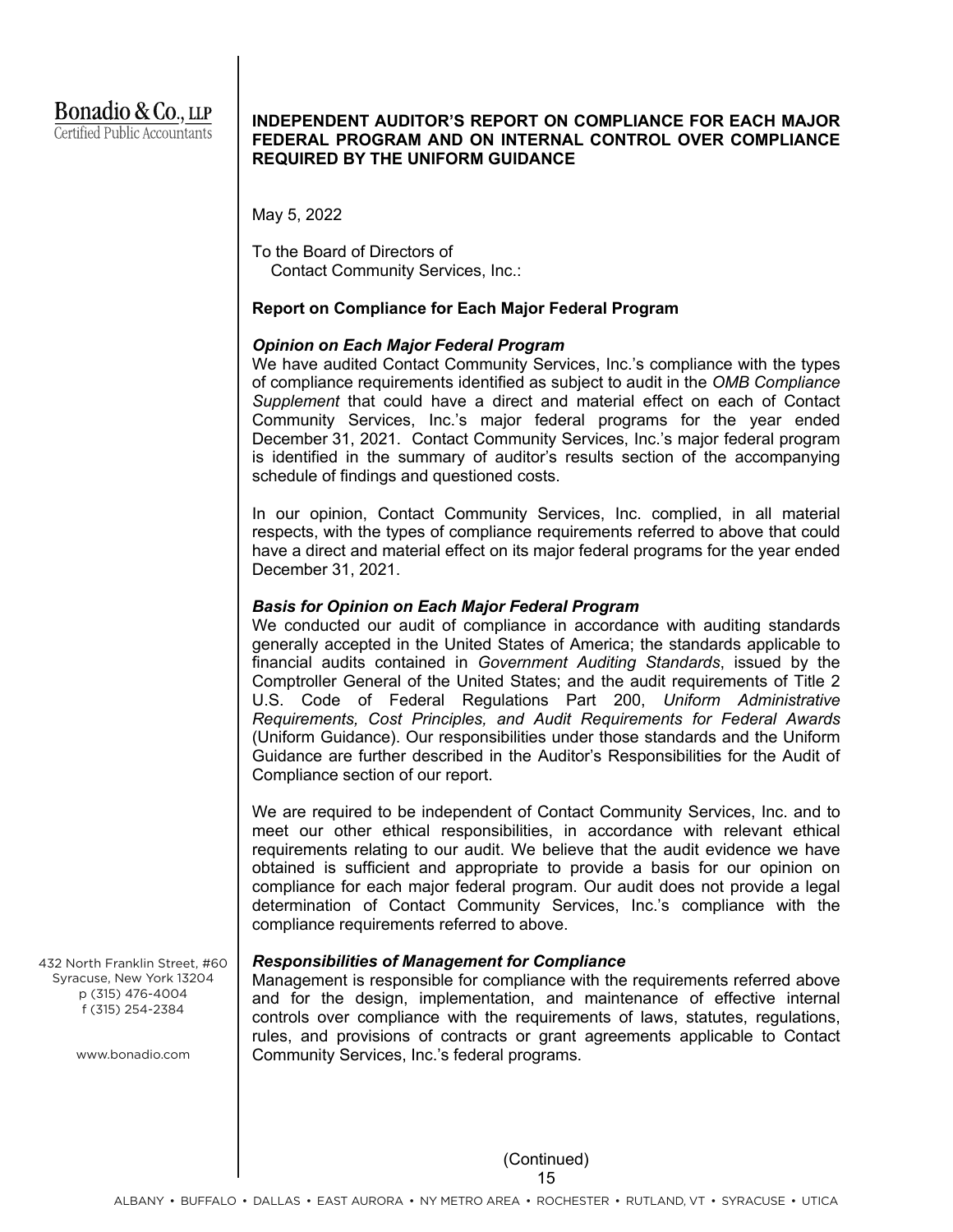## **INDEPENDENT AUDITOR'S REPORT ON COMPLIANCE FOR EACH MAJOR FEDERAL PROGRAM AND ON INTERNAL CONTROL OVER COMPLIANCE REQUIRED BY THE UNIFORM GUIDANCE**

(Continued)

## *Auditor's Responsibility for the Audit of Compliance*

Our objectives are to obtain reasonable assurance about whether material noncompliance with the compliance requirements referred to above occurred, whether due to fraud or error, and express an opinion on Contact Community Services, Inc.'s compliance based on our audit. Reasonable assurance is a high level of assurance but is not absolute assurance and therefore is not a guarantee that an audit conducted in accordance with generally accepted auditing standards, *Government Auditing Standards*, and the Uniform Guidance will always detect material noncompliance when it exists. The risk of not detecting material noncompliance resulting from fraud is higher than for that resulting from error, as fraud may involve collusion, forgery, intentional omissions, misrepresentations, or the override of internal control. Noncompliance with the compliance requirements referred to above is considered material if there is a substantial likelihood that, individually or in the aggregate, it would influence the judgment made by a reasonable user of the report on compliance about Contact Community Services, Inc.'s compliance with the requirements of each major federal program as a whole.

In performing an audit in accordance with generally accepted auditing standards, *Government Auditing Standards*, and the Uniform Guidance, we:

- Exercise professional judgment and maintain professional skepticism throughout the audit.
- Identify and assess the risks of material misstatement of the financial statements, whether due to fraud or error, and design and perform audit procedures responsive to those risks. Such procedures include examining, on a test basis, evidence regarding Contact Community Services, Inc.'s compliance requirements referred to above and performing such other procedures as we considered necessary in the circumstances.
- Obtain an understanding of Contact Community Services, Inc.'s internal control over compliance relevant to the audit in order to design audit procedures that are appropriate in the circumstances and to test and report on internal control over compliance in accordance with the Uniform Guidance, but not for the purpose of expressing an opinion on the effectiveness of Contact Community Services, Inc.'s internal control over compliance. Accordingly, no such opinion is expressed.

We are required to communicate with those charged with governance regarding, among other matters, the planned scope and timing of the audit, significant audit findings, and certain internal control-related matters that we identified during the audit.

## **Report on Internal Control Over Compliance**

A *deficiency in internal control over compliance* exists when the design or operation of a control over compliance does not allow management or employees, in the normal course of performing their assigned functions, to prevent, or detect and correct, noncompliance with a type of compliance requirement of a federal program on a timely basis. A *material weakness in internal control over compliance* is a deficiency, or combination of deficiencies, in internal control over compliance, such that there is a reasonable possibility that material noncompliance with a type of compliance requirement of a federal program will not be prevented, or detected and corrected, on a timely basis. A *significant deficiency in internal control over compliance* is a deficiency, or a combination of deficiencies, in internal control over compliance with a type of compliance requirement of a federal program that is less severe than a material weakness in internal control over compliance, yet important enough to merit attention by those charged with governance.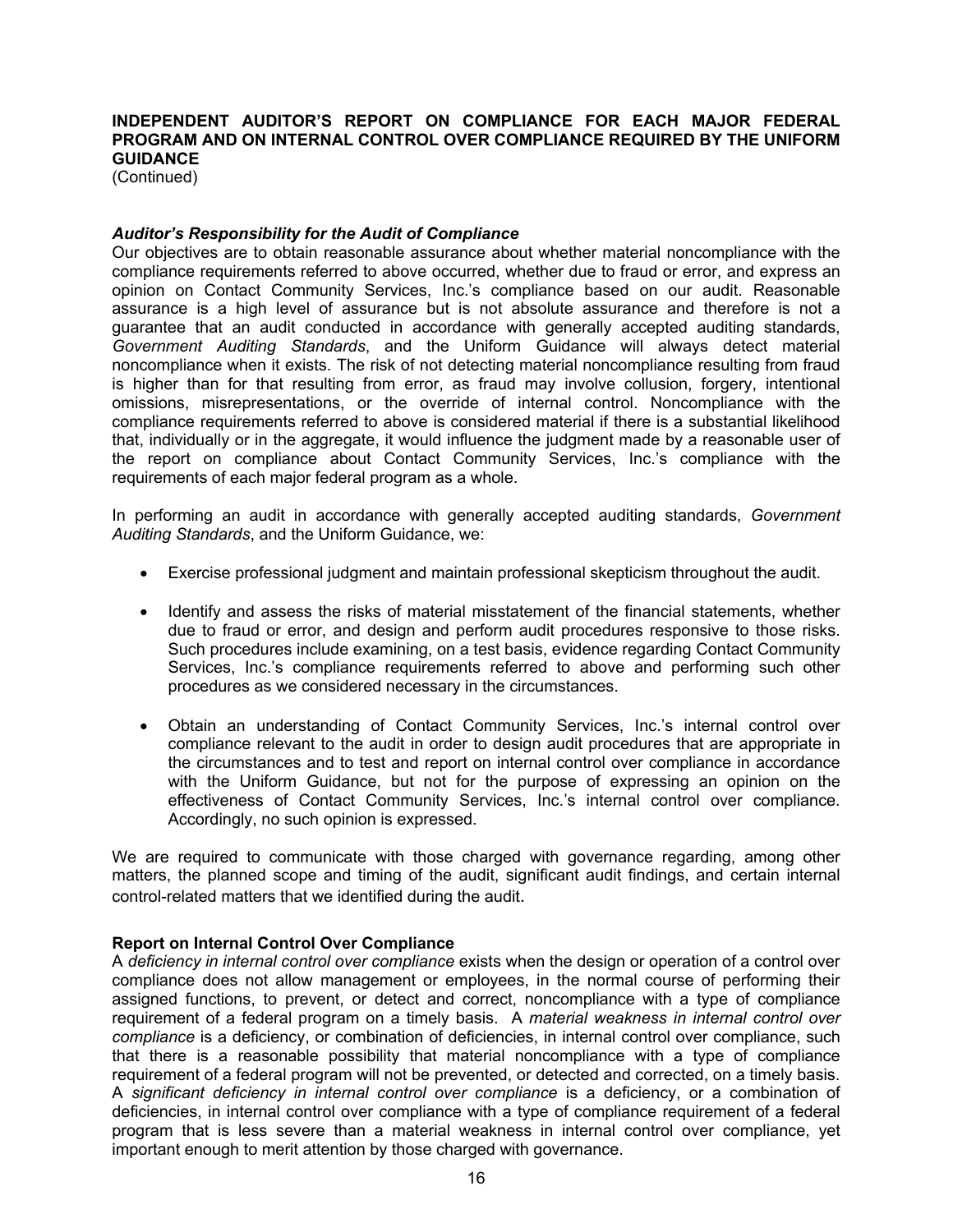## **INDEPENDENT AUDITOR'S REPORT ON COMPLIANCE FOR EACH MAJOR FEDERAL PROGRAM AND ON INTERNAL CONTROL OVER COMPLIANCE REQUIRED BY THE UNIFORM GUIDANCE**

(Continued)

## **Report on Internal Control Over Compliance (Continued)**

Our consideration of internal control over compliance was for the limited purpose described in the Auditor's Responsibilities for the Audit of Compliance section above and was not designed to identify all deficiencies in internal control over compliance that might be material weaknesses or significant deficiencies in internal control over compliance. Given these limitations, during our audit we did not identify any deficiencies in internal control over compliance that we consider to be material weaknesses as defined above. However, material weaknesses or significant deficiencies in internal control over compliance may exist that were not identified.

Our audit was not designed for the purpose of expressing an opinion on the effectiveness of internal control over compliance. Accordingly, no such opinion is expressed.

The purpose of this report on internal control over compliance is solely to describe the scope of our testing of internal control over compliance and the results of that testing based on the requirements of Uniform Guidance. Accordingly, this report is not suitable for any other purpose.

Bonadio & Co., LLP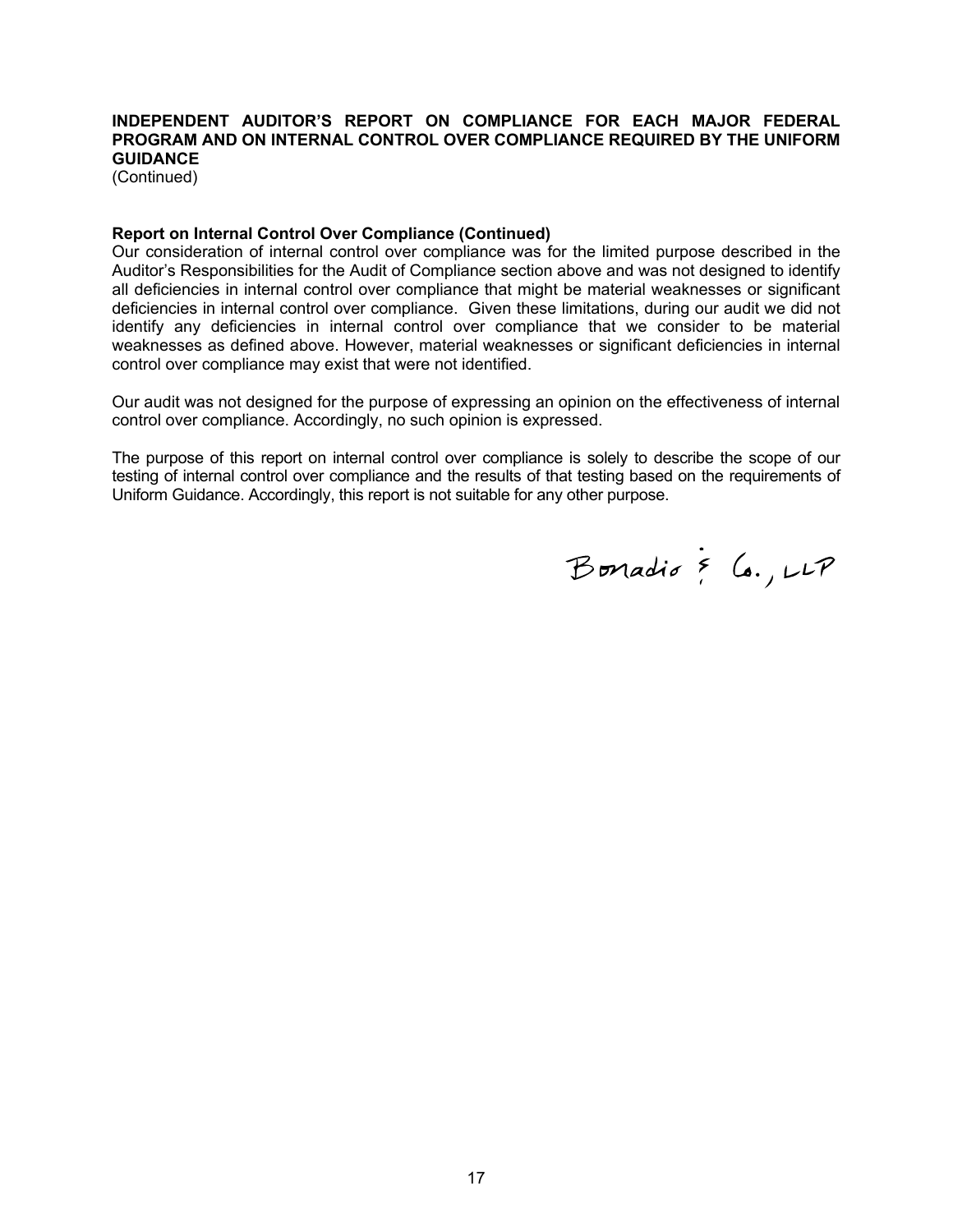#### **SCHEDULE OF EXPENDITURES OF FEDERAL AWARDS FOR THE YEAR ENDED DECEMBER 31, 2021**

| Federal Grantor/Pass-through Grantor/Program Title                                                                                                                                                                   | Assistance<br>Listing<br><b>Number</b> | <b>Grant Period</b>                    | Agency or<br>Pass-through<br>Number | Program or<br>Award<br>Amount         | Federal<br>Expenditure              |  |
|----------------------------------------------------------------------------------------------------------------------------------------------------------------------------------------------------------------------|----------------------------------------|----------------------------------------|-------------------------------------|---------------------------------------|-------------------------------------|--|
| U.S. Department of Education:                                                                                                                                                                                        |                                        |                                        |                                     |                                       |                                     |  |
| Pass-through from:<br>New York State Department of Education<br>Twenty-First Century Community Learning Centers<br><b>Twenty-First Century Community Learning Centers</b><br>Subtotal - U.S. Department of Education | 84.287<br>84.287                       | 7/1/21-6/30/22<br>7/1/20-6/30/21       | LCSD-21 Century<br>LCSD-21 Century  | \$<br>940,684<br>884,830<br>1,825,514 | \$<br>467,961<br>403,524<br>871,485 |  |
| U.S. Department of Health and Human Services:                                                                                                                                                                        |                                        |                                        |                                     |                                       |                                     |  |
|                                                                                                                                                                                                                      |                                        |                                        |                                     |                                       |                                     |  |
| COVID-19 - Emergency Grants to Address Mental and Substance<br>Use Disorders During COVID-19                                                                                                                         | 93.665                                 | 7/31/20-11/30/22                       | FG000423                            | 799,561                               | 491.453                             |  |
| Substance Abuse and Mental Health Services - Projects<br>of Regional and National Significance                                                                                                                       | 93.243<br>93.243                       | 5/31/21 - 5/31/22<br>5/31/20 - 5/31/21 | SM82086<br>SM82086                  | 366,192<br>366,192                    | 141,440<br>162,499                  |  |
| Pass-through from:<br>Mental Health Association of NYS:                                                                                                                                                              |                                        |                                        |                                     |                                       |                                     |  |
| Substance Abuse and Mental Health Services - Projects<br>of Regional and National Significance<br>Substance Abuse and Mental Health Services - Projects                                                              | 93.243                                 | 9/30/21 - 9/29/22                      | Zero Suicide -Adult                 | 50.000                                | 8,085                               |  |
| of Regional and National Significance                                                                                                                                                                                | 93.243                                 | 9/30/20 - 9/29/21                      | Zero Suicide -Adult                 | 50,000                                | 25,335                              |  |
| Research Foundation for Mental Hygiene, Inc.:<br>Substance Abuse and Mental Health Services - Projects<br>of Regional and National Significance                                                                      | 93.243                                 | 6/30/21 - 6/29/22                      | Zero Suicide - Child                | 52,400                                | 12,080                              |  |
| Substance Abuse and Mental Health Services - Projects<br>of Regional and National Significance                                                                                                                       | 93.243                                 | 6/30/20 - 6/29/21                      | Zero Suicide - Child                | 50,000                                | 15,543                              |  |
|                                                                                                                                                                                                                      |                                        |                                        |                                     | 934,784                               | 364,982                             |  |
| Onondaga County Department of Mental Health:<br>Block Grants for Prevention and Treatment of Substance<br>Abuse                                                                                                      | 93.959                                 | 1/01/21 - 12/31/21                     | CON200006                           | 448.836                               | 448,836                             |  |
| Research Foundation for Mental Hygiene, Inc.:<br><b>Block Grants for Community Mental Health Services</b>                                                                                                            | 93.958                                 | 10/1/21-9/30/22                        | <b>Research Foundation</b>          | 141,750                               | 31,710                              |  |
| Subtotal - U.S. Department of Health and Human Services                                                                                                                                                              |                                        |                                        |                                     | 2,324,931                             | 1,336,981                           |  |
| U.S Department of Housing and Urban Development:                                                                                                                                                                     |                                        |                                        |                                     |                                       |                                     |  |
| Pass-through from:<br>Onondaga County Department of Social Services                                                                                                                                                  |                                        |                                        |                                     |                                       |                                     |  |
| Continuum of Care Program                                                                                                                                                                                            | 14.267                                 | 4/19/21-7/19/21                        | CON210007                           | 10.000                                | 10,000                              |  |
| Subtotal - U.S. Department of Housing and Urban Development                                                                                                                                                          |                                        |                                        |                                     | 10,000                                | 10,000                              |  |
| Total                                                                                                                                                                                                                |                                        |                                        |                                     | 4,160,445<br>S                        | 2,218,466<br>\$                     |  |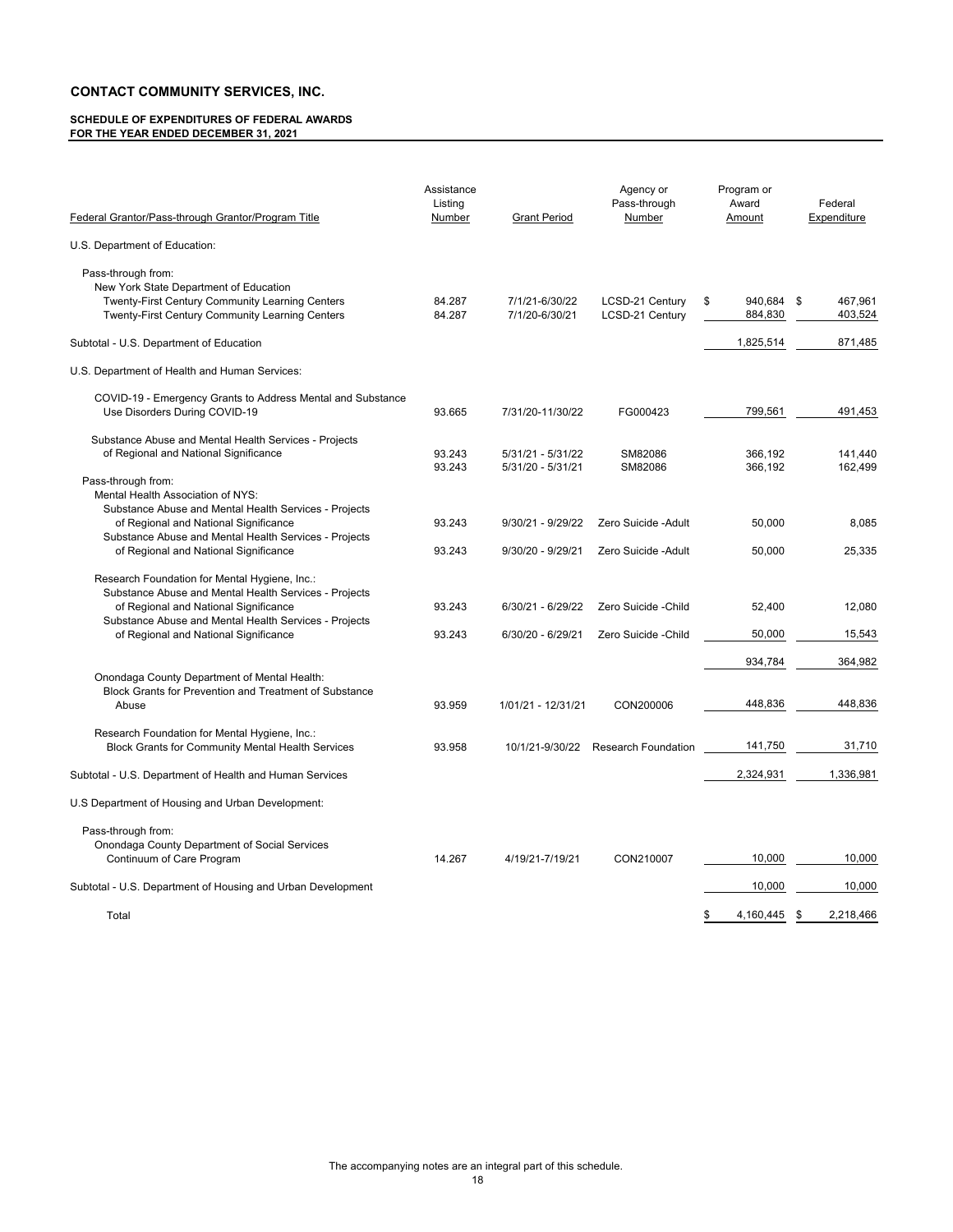## **NOTES TO SCHEDULE OF EXPENDITURES OF FEDERAL AWARDS FOR THE YEAR ENDED DECEMBER 31, 2021**

## **1. BASIS OF PRESENTATION**

The schedule of expenditures of federal awards includes federal grant activity of Contact Community Services, Inc., and is presented on the accrual basis of accounting. The information in this accompanying schedule of expenditures of federal awards (the Schedule) is presented in accordance with the requirements of Title 2 U.S. Code of Federal Regulations (CFR) Part 200, *Uniform Administrative Requirements, Cost Principles, and Audit Requirements for Federal Awards*. Because the Schedule presents only a selected portion of the operations of the Organization, it is not intended to and does not present the financial position, changes in net assets, or cash flows of the Organization.

## **2. SUMMARY OF SIGNIFICANT ACCOUNTING POLICIES**

Expenditures reported on the Schedule are reported on the accrual basis of accounting in accordance with GAAP. Such expenditures are recognized following the cost principles contained in Title 2 U.S. Code of Federal Regulations Part 200, *Uniform Administrative Requirements, Cost Principles, and Audit Requirements for Federal Awards*, wherein certain types of expenditures are not allowable or are limited as to reimbursement.

## **3. INDIRECT COST**

The Organization has elected not to use the 10-percent de minimis indirect cost rate allowed under the Uniform Guidance.

## **4. SUBRECIPIENTS**

The Organization does not have any subrecipients of federal awards.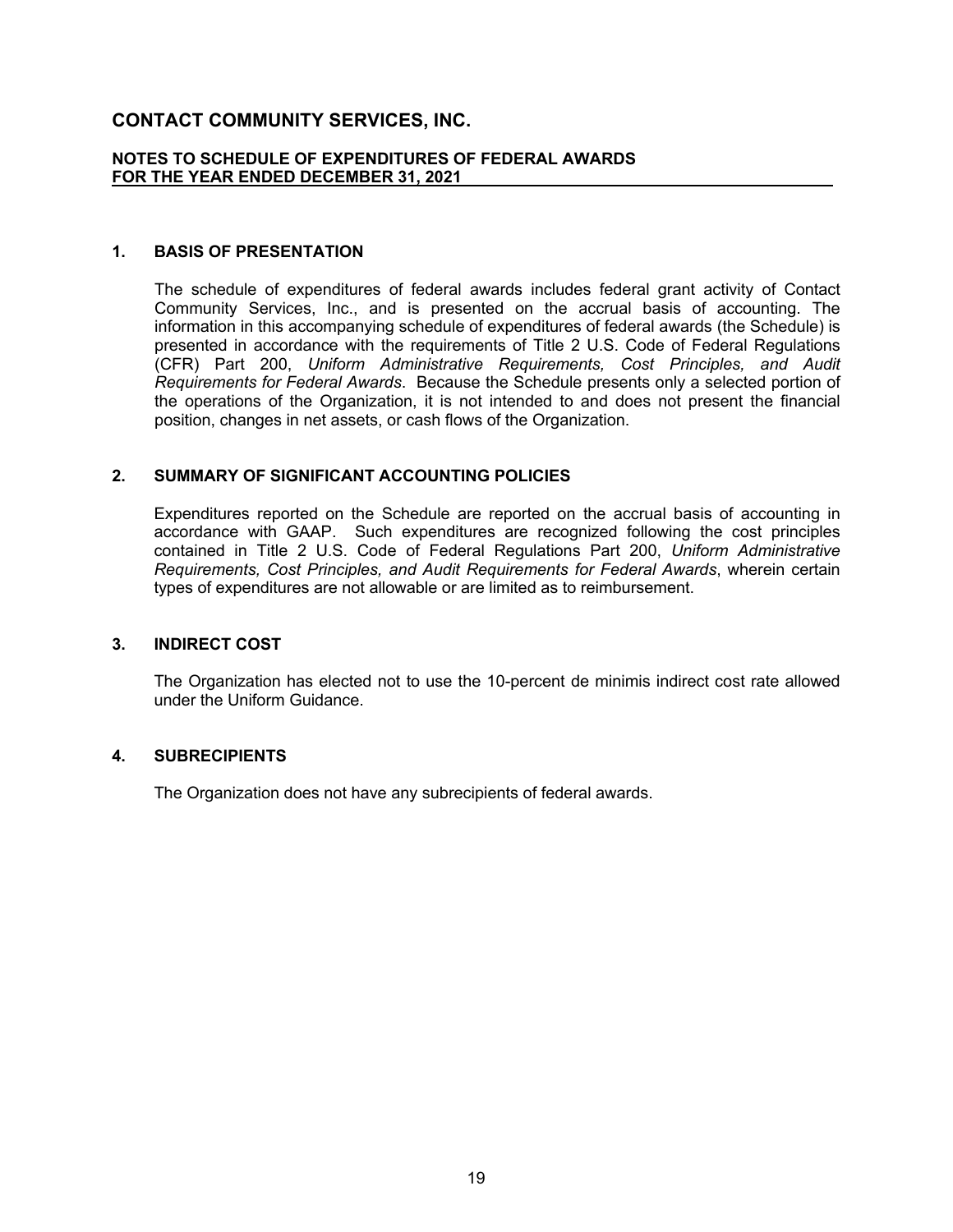## **SCHEDULE OF FINDINGS AND QUESTIONED COSTS DECEMBER 31, 2021**

## **A. SUMMARY OF AUDIT RESULTS**

## **Financial Statements**

|    | Type of auditor's report issued:                                                                                   |                                                                                                                         |   | Unmodified |             |                     |  |  |
|----|--------------------------------------------------------------------------------------------------------------------|-------------------------------------------------------------------------------------------------------------------------|---|------------|-------------|---------------------|--|--|
|    |                                                                                                                    | Internal control over financial reporting:<br>Material weakness(es) identified?<br>Significant deficiencies identified? |   | yes<br>yes |             | no<br>none reported |  |  |
|    | Noncompliance material to financial statements noted?                                                              |                                                                                                                         |   | yes        | $\boxtimes$ | no                  |  |  |
|    | <b>Federal Awards</b>                                                                                              |                                                                                                                         |   |            |             |                     |  |  |
|    | Internal control over major programs:<br>Material weakness(es) identified?<br>Significant deficiencies identified? |                                                                                                                         |   | yes<br>yes |             | no<br>none reported |  |  |
|    | major programs:                                                                                                    | Type of auditor's report issued on compliance for                                                                       |   | Unmodified |             |                     |  |  |
|    |                                                                                                                    | Any audit findings disclosed that are required to be<br>reported in accordance with the Uniform Guidance?               |   |            | yes         | IХI<br>no           |  |  |
|    | Identification of major programs:                                                                                  |                                                                                                                         |   |            |             |                     |  |  |
|    | <b>Assistance</b><br>Listing<br><b>Number</b>                                                                      | <b>Program Title</b>                                                                                                    |   |            |             |                     |  |  |
|    | 84.287<br><b>Twenty-First Century Community Learning Centers</b>                                                   |                                                                                                                         |   |            |             |                     |  |  |
|    | Type B programs:                                                                                                   | Dollar threshold used to distinguish between Type A and                                                                 |   | \$750,000  |             |                     |  |  |
|    |                                                                                                                    | Auditee qualified as low-risk auditee                                                                                   | ⋉ | yes        |             | no                  |  |  |
| В. |                                                                                                                    | <b>FINDINGS - FINANCIAL STATEMENT AUDIT</b>                                                                             |   |            |             |                     |  |  |
|    |                                                                                                                    |                                                                                                                         |   |            |             |                     |  |  |

None

## **C. FINDINGS AND QUESTIONED COSTS - MAJOR FEDERAL AWARD PROGRAM AUDIT**

None

## **D. SUMMARY SCHEDULE OF PRIOR AUDIT FINDINGS**

None